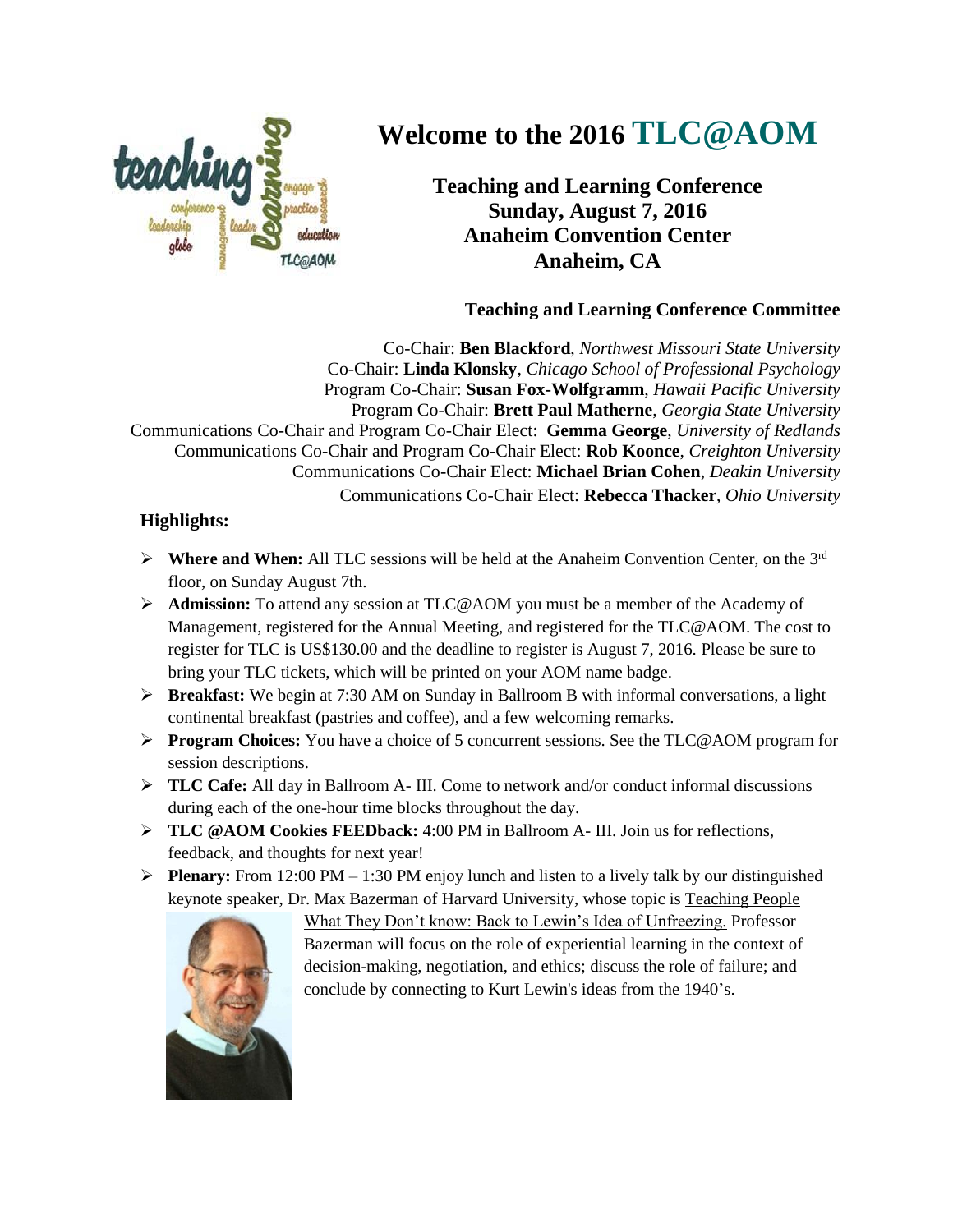# Teaching & Learning Conference

Program Chair: Susan Fox-Wolfgramm, Hawaii Pacific U. Program Chair: Brett Paul Matherne, Georgia State U.

|     | Day Start | $\overline{\boldsymbol{t}}$ | Location                                  | <b>Session Information</b>                         |
|-----|-----------|-----------------------------|-------------------------------------------|----------------------------------------------------|
| Sun | 7:30am    | 486                         | ACC:Ballroom B                            | TLC@AOM Coffee, Conversation & Welcome             |
|     | 8:30am    | 507                         | ACC:303A                                  | Strategic Followership in the Classroom            |
|     |           | 508                         | ACC:303B                                  | Teaching with Cases Online                         |
|     |           | 509                         | ACC:303C                                  | Making Online Graduate Education Meaningful        |
|     |           | 510                         | ACC:303D                                  | Writing and Publishing Cases                       |
|     |           | 511                         | ACC:304A                                  | Use of Excel in Essay Grading                      |
|     |           | 512                         | ACC:304B                                  | Online Pedagogical Design                          |
|     |           | 513                         | ACC:Ballroom A- II                        | <b>Teaching Practice</b>                           |
|     |           | 514                         | ACC:Ballroom A- III                       | <b>TLC Cafe</b>                                    |
|     | 9:40am    | 522                         | ACC:303A                                  | How to Develop a Problem-based Learning Experience |
|     |           | 523                         | ACC:303B                                  | Shark Tank in the Classroom                        |
|     |           | 524                         | ACC:303C                                  | Making Meaning: Mythopoesis in Business            |
|     |           | 525                         | ACC:303D                                  | Pop-Ups and Hackathons                             |
|     |           | 526                         | ACC:304A                                  | <b>Embodying Followership</b>                      |
|     |           | 527                         | ACC:304B                                  | Arts-based Leadership                              |
|     |           | 528                         | ACC:304C                                  | Teaching Entrepreneurship GOTB                     |
|     |           | 529                         | ACC:304D                                  | <b>Enhancing Motivation</b>                        |
|     |           | 530                         | ACC:Ballroom A- II                        | <b>Teaching and Technology</b>                     |
|     |           | 531                         | ACC:Ballroom A- III                       | <b>TLC Cafe</b>                                    |
|     | 10:50am   | 542                         | ACC:303A                                  | <b>Education for Emerging Markets</b>              |
|     |           | 543                         | ACC:303B                                  | <b>International Experiences</b>                   |
|     |           | 544                         | ACC:303C                                  | <b>Promoting Integrity</b>                         |
|     |           | 545                         | ACC:303D                                  | Teams and Projects Curriculum                      |
|     |           | 546                         | ACC:304A                                  | Got Competencies - Now How Do I Teach Them?        |
|     |           | 547                         | ACC:304B                                  | <b>Experiential Learning</b>                       |
|     |           | 548                         | ACC:304C                                  | Mindfulness in Management                          |
|     |           | 549                         | ACC:304D                                  | Case Writing by Students                           |
|     |           | 550                         | ACC:Ballroom A- II                        | <b>International Faculty Discuss</b>               |
|     |           | 551                         | ACC:Ballroom A- III                       | <b>TLC Cafe</b>                                    |
|     | 12:00pm   | 568                         | ACC:Ballroom B                            | TLC@AOM Luncheon & Plenary                         |
|     | 1:40pm    | 624                         | ACC:303A                                  | <b>Teaching Leadership</b>                         |
|     |           | 625                         | ACC:303B                                  | Ambidexterity Development                          |
|     |           | 626                         | ACC:303C                                  | The Seven Deadly Sins of Service Learning          |
|     |           | 627                         | ACC:303D                                  | <b>Teaching Lean Startup</b>                       |
|     |           | 628                         | ACC:304A                                  | The Neurobiology of Learning                       |
|     |           | 629                         | ACC:304B                                  | Instructor as Project Manager                      |
|     |           | 630                         | ACC:304C                                  | Munchiez: Experiential Learning                    |
|     |           | 631                         | ACC:304D                                  | <b>Exemplars for Sustainability</b>                |
|     |           | 632<br>633                  | ACC:Ballroom A- II<br>ACC:Ballroom A- III | Teaching and the Workplace<br><b>TLC Cafe</b>      |
|     | 2:50pm    | 679                         | ACC:303A                                  | <b>Concept Maps</b>                                |
|     |           | 680                         | ACC:303B                                  | Make your Course Relevant                          |
|     |           | 681                         | ACC:303C                                  | Impactful Scholarship                              |
|     |           | 682                         | ACC:303D                                  | High Impact Internships                            |
|     |           | 683                         | ACC:304A                                  | HiPo Programs in ExEd                              |
|     |           | 684                         | ACC:304B                                  | Teaching the Teacher                               |
|     |           | 685                         | ACC:304C                                  | <b>Unleashing Creativity</b>                       |
|     |           | 686                         | ACC:304D                                  | Walking the Talk: Embodying Organizational Values  |
|     |           | 687                         | ACC:Ballroom A- II                        | Integrating and Facilitating Adjunct Faculty       |
|     |           | 688                         | ACC:Ballroom A- III                       | <b>TLC Cafe</b>                                    |
|     | 4:00pm    | 706                         | ACC:Ballroom A- III                       | TLC@AOM Cookies FEEDback                           |
|     |           |                             |                                           |                                                    |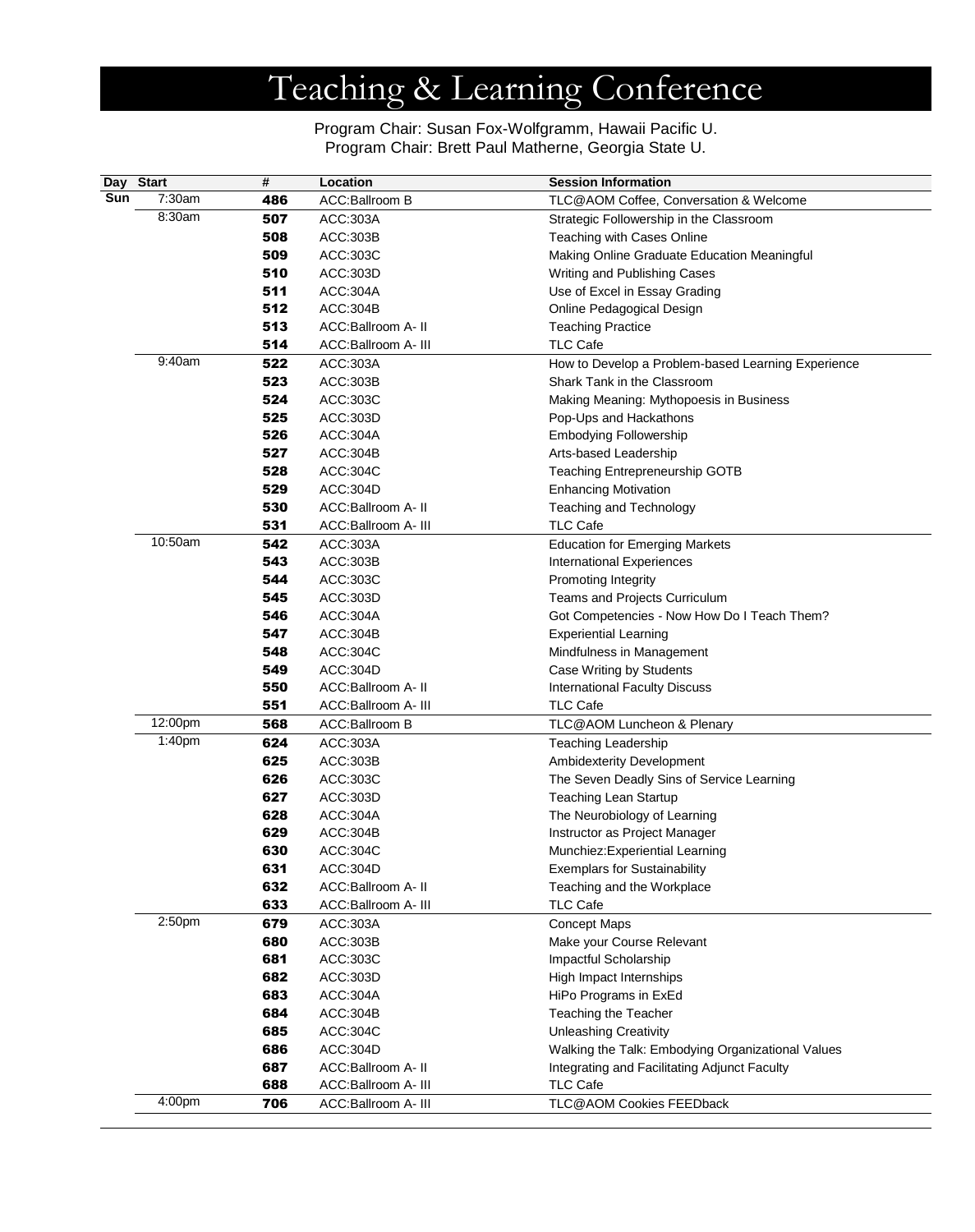#### **Sunday 7:30AM**

#### 486 : *(TLC)* **TLC@AOM Coffee, Conversation & Welcome** 7:30am - 8:20am Anaheim Convention Center: Ballroom B

Tweet this session: **#AOM2016 486**

*Please join us for informal conversations, a light continental breakfast (pastries and coffee), and a few welcoming remarks.*

*This session is part of the Teaching and Learning Conference. Registration for USD\$130 is required at https://aom.link/RegisterForAOM2016. The deadline to register is August 7.*

*Participants:* **Benjamin Blackford**, Northwest Missouri State U.**; Michael Brian Cohen**, Deakin U.**; Susan Fox-Wolfgramm**, Hawaii Pacific U.**; Gemma George**, U. of Redlands**; Linda Klonsky**, Chicago School of Professional Psychology**; Rob Koonce**, Creighton U.**; Brett Paul Matherne**, Georgia State U.**; Rebecca A. Thacker**, Ohio U.

#### **Sunday 8:30AM**

507 : *(TLC)* **Strategic Followership in the Classroom** 8:30am - 9:30am Anaheim Convention Center: 303A Tweet this session: **#AOM2016 507** *Track 1: Course Management Approaches*

*There is a growing interest in followership, the process by which individuals who occupy follower roles, collaborate with leaders to facilitate mutual goal achievement. One emerging area is strategic followership, a bottom-up perspective that examines the process by which followers and leaders relate to achieve strategic objectives of the organization. Given the interest of organizations in the contribution of employees to their strategic goals, and the role of business schools in shaping the behaviors of potential employees, it seems imperative to incorporate strategic followership within classroom instruction. In this interactive 60 minute session, participants will learn how to design and integrate strategic followership in their online MBA curriculum. To begin, we will introduce the concepts of strategic followership and highlight the components, processes, and outcomes of strategic followership to guide instruction. Next, participants will learn about the various types of strategic followers and will engage in an exercise to examine strategic followership behaviors. Last, we will discuss methods for integrating strategic followership within the course curriculum. We conclude the workshop with suggestions for adaptations of the exercise.*

*This session is part of the Teaching and Learning Conference. Registration for USD\$130 is required at* 

*https://aom.link/RegisterForAOM2016. The deadline to register is August 7.*

*Presenters:* **David B. Zoogah**, Xavier U.**; Erica L Anthony**, Morgan State U.

508 : *(TLC)* **Teaching with Cases Online** 8:30am - 9:30am Anaheim Convention Center: 303B Tweet this session: **#AOM2016 508** *Track 1: Course Management Approaches*

*This interactive session focuses on practical advice that online case instructors can implement immediately. We'll talk about how to*  *plan a case-based online course, how to teach it, and how to evaluate it and provide feedback to students. The session is for faculty who already teach with cases, but perhaps have never taught an online case-based class, or if they have, are looking to refine their skills. I hope the session sparks ideas for how instructors can improve their own teaching by taking the ideas attendees share back to their own class environments. The key learning objectives center around 3 elements of a great case-based online course: --Foundation: planning the structure of the online course and establishing mutual expectations with students. --Flow: mastering the techniques of creating lively discussion, both synchronously and asynchronously. --Feedback: communicating effective and actionable feedback to students, both during and after the course.*

*This session is part of the Teaching and Learning Conference. Registration for USD\$130 is required at https://aom.link/RegisterForAOM2016. The deadline to register is August 7.*

*Facilitator:* **Bill Schiano**, Bentley U.

#### 509  $\mathbb{Q}_\infty$  (*TLC*) Making Online Graduate Education **Meaningful**

8:30am - 9:30am Anaheim Convention Center: 303C Tweet this session: **#AOM2016 509** *Track 1: Course Management Approaches*

*In this interactive session, the presenters and participants will discuss the growth, influence, challenges and opportunities of online education. Participants will be provided with practical ideas, activities and strategies for developing and implementing meaningful online education at the masters and doctoral level by presenters with many years of experience in online teaching, online learning, online course and program development, and administration of online academic programs. The latest research and best practices for meaningful online education will be shared and participants will leave this session with guides for meaningful online teaching, how to find and utilize various free/open educational resources in online courses and a tool for determining the quality of online faculty engagement.*

*This session is part of the Teaching and Learning Conference. Registration for USD\$130 is required at https://aom.link/RegisterForAOM2016. The deadline to register is August 7.*

*Presenters:* **Anthony Pina**, Sullivan U.**; Ashley Lesko**, Harvard Extension - Square Peg Solutions**; Gary Boettcher**, Conflict Management Strategies, Inc. - Sullivan U. Online Graduate School**; Kenneth Moran**, Sullivan U.

#### 510 : *(TLC)* **Writing and Publishing Instructive and Popular Business Cases**

8:30am - 9:30am Anaheim Convention Center: 303D Tweet this session: **#AOM2016 510** *Track 1: Course Management Approaches*

*Case writing has become a valuable skill. Educators who can write cases have the power to: fill in worrisome voids in a teaching plan; engage students with relevant, current material; gain a competitive edge by tailoring executive education programs; develop research ideas with practitioners; and, increasingly, receive publishing credit applicable to tenure decisions. Consistent with the conference theme, case writing allows researchers to explore organizational*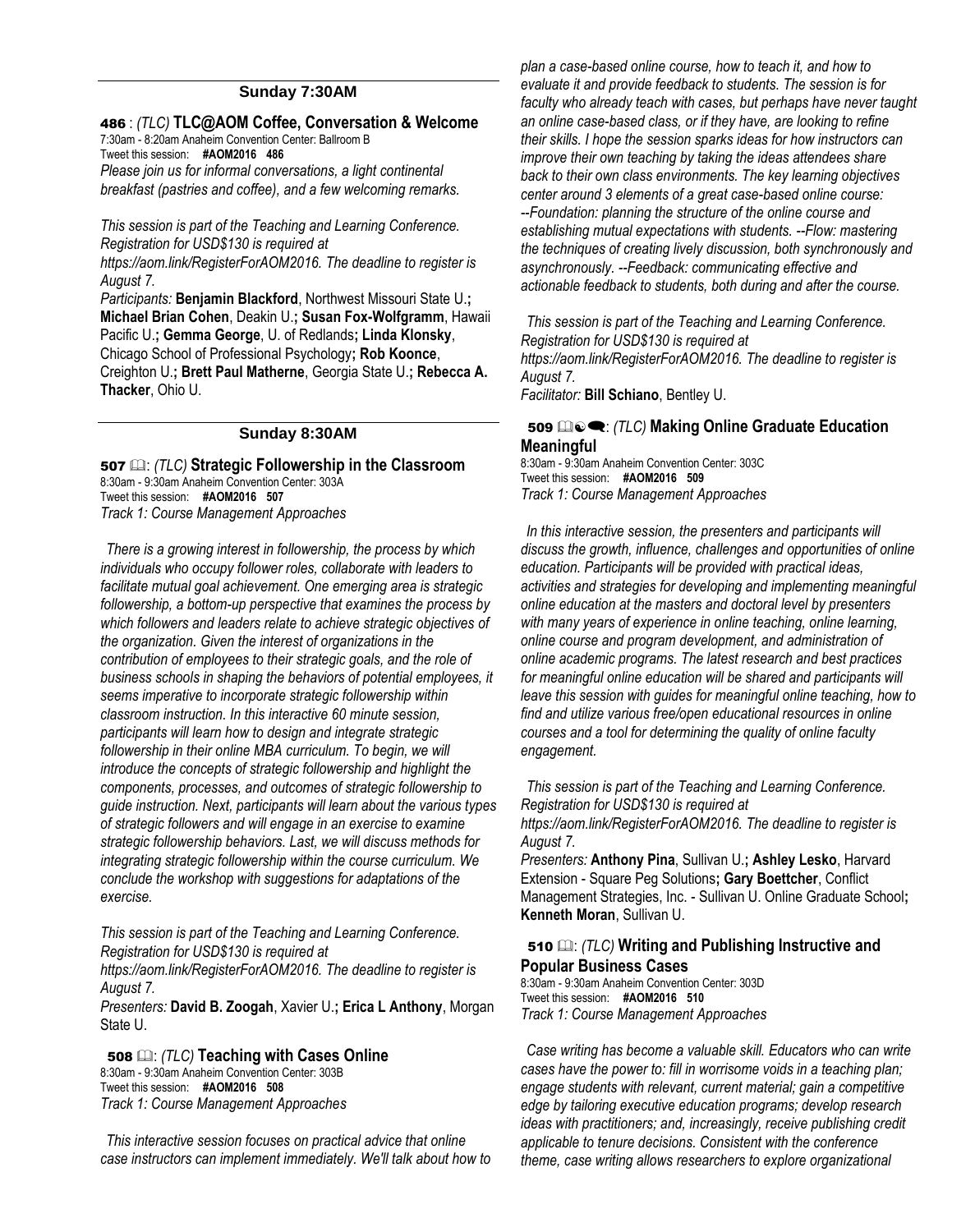*meaningfulness in a holistic manner that includes different levels of analysis and encourages examination of the mechanisms and structures that affect non-financial impact. This 90-minute case writing overview is designed for new case writers, or for moderately experienced case writers who are looking for a refresher. Potential audience members include new and experienced faculty from every division and interest group in the Academy, and even doctoral students – anyone with plans to teach undergraduate, master's level, and/or executive education courses. This dynamic, interactive session will offer practical advice on how to address each step of the case writing process, including: determining what kind of case to write; finding leads in the field; collecting data; writing a well-liked case and teaching note; getting the case released; and testing the case. Participants will leave with a number of guides and checklists that can be put to use immediately to facilitate their personal case writing process.* 

*This session is part of the Teaching and Learning Conference. Registration for USD\$130 is required at* 

*https://aom.link/RegisterForAOM2016. The deadline to register is August 7.*

*Chair:* **Karen Teresa MacMillan**, Wilfrid Laurier U. *Presenters:* **Meredith J. Woodwark**, Wilfrid Laurier U.**; Karin Schnarr**, Wilfrid Laurier U.**; Brent D Beal**, The U. of Texas at Tyler

## 511  $\mathbb{Q}$  **:** *(TLC)* Using Excel to Decrease Grading Time **and Increase Personalization of Student Feedback**

8:30am - 9:30am Anaheim Convention Center: 304A Tweet this session: **#AOM2016 511** *Track 1: Course Management Approaches*

*The objective of this workshop is to introduce TLC@AOM attendees to using intermediate Excel functions as a tool for expediting their grading process and enhancing personalization of their feedback. It is tailored towards all instructors who assign frequent written assessments in their classes and who wish to continue providing direct, timely, and personalized feedback to their students. Because the main suggested use of Excel as a feedback tool is to save time by creating shortcuts for common essay errors, faculty assigning multiple iterations of their assignments or those working with ESL students might especially benefit from its use. Over the course of 60 minutes, participants will learn the following: 1) how to use basic Excel features to create a feedback-ready grading rubric; 2) how to generate Excel shortcuts based on common mistakes their students make and how to integrate those shortcuts with their own personalized comments; 3) how to use mail merge to send students highly personalized, meaningful, and impactful feedback that grabs their attention.*

*This session is part of the Teaching and Learning Conference. Registration for USD\$130 is required at https://aom.link/RegisterForAOM2016. The deadline to register is August 7. Facilitator:* **Maja Graso**, Zayed U.

#### 512 : *(TLC)* **Pedagogical Design For Online Courses In Business & Management**

8:30am - 9:30am Anaheim Convention Center: 304B Tweet this session: **#AOM2016 512** *Track 1: Course Management Approaches*

*This session will be informed by a research project involving five institutions from Europe and North America and one 3rd party content provider. This international group of researchers are comparing and contrasting the pedagogical design of online courses in various disciplines. The researchers are tabulating a menu of tools being used, reports of success and challenges in a number of disciplines within business and management. The intent of this seminar will be to inform the audience on the preliminary findings of the research project as well as to engage the audience in discussing their own experience on online course design and teaching; on the tools that they believe are effective to engage students in the learning process; and on their perception of any differences in design required in various subject areas. The seminar will conclude with an overview of the range of current practices as discovered in the research process and the outcome of the session. The session will serve to further inform the research effort and may uncover future expanded research opportunities and collaborations.*

*This session is part of the Teaching and Learning Conference. Registration for USD\$130 is required at https://aom.link/RegisterForAOM2016. The deadline to register is August 7. Chair:* **Sylvie Albert**, U. of Winnipeg *Facilitators:* **Maurice Grzeda**, Laurentian U.**; Alex Janes**, U. of Exeter

*Presenter:* **Diane Fulton**, Clayton State U.

#### 513  $\odot$ : *(TLC)* The Practice of Teaching (Share and **Compare Classroom Practices)**

8:30am - 9:30am Anaheim Convention Center: Ballroom A- II Tweet this session: **#AOM2016 513** *Track 1: Course Management Approaches*

*This session will create groupings among subject areas (i.e., OB, Strategy, HR...) for colleagues to share and compare their experiences in the classroom. The goal of this session is to help create a broader network for individuals specifically targeting the practices of teaching. In a sense, we hope to encourage the level of professionalism in teaching and increase the socialization among individuals that are passionate about teaching. Participants are encouraged to bring their favorite exercises, cases, syllabi, grading rubrics, etc...to share and compare with others.*

*This session is part of the Teaching and Learning Conference. Registration for USD\$130 is required at https://aom.link/RegisterForAOM2016. The deadline to register is August 7.*

*Presenters:* **Rebecca A. Thacker**, Ohio U.**; Susan Fox-Wolfgramm**, Hawaii Pacific U.

#### 514 : *(TLC)* **TLC Cafe**

8:30am - 9:30am Anaheim Convention Center: Ballroom A- III Tweet this session: **#AOM2016 514** *The TLC Cafe welcomes TLC attendees to come to network and/or conduct informal discussions throughout the day.* 

*This session is part of the Teaching and Learning Conference. Registration for USD\$130 is required at https://aom.link/RegisterForAOM2016. The deadline to register is August 7.*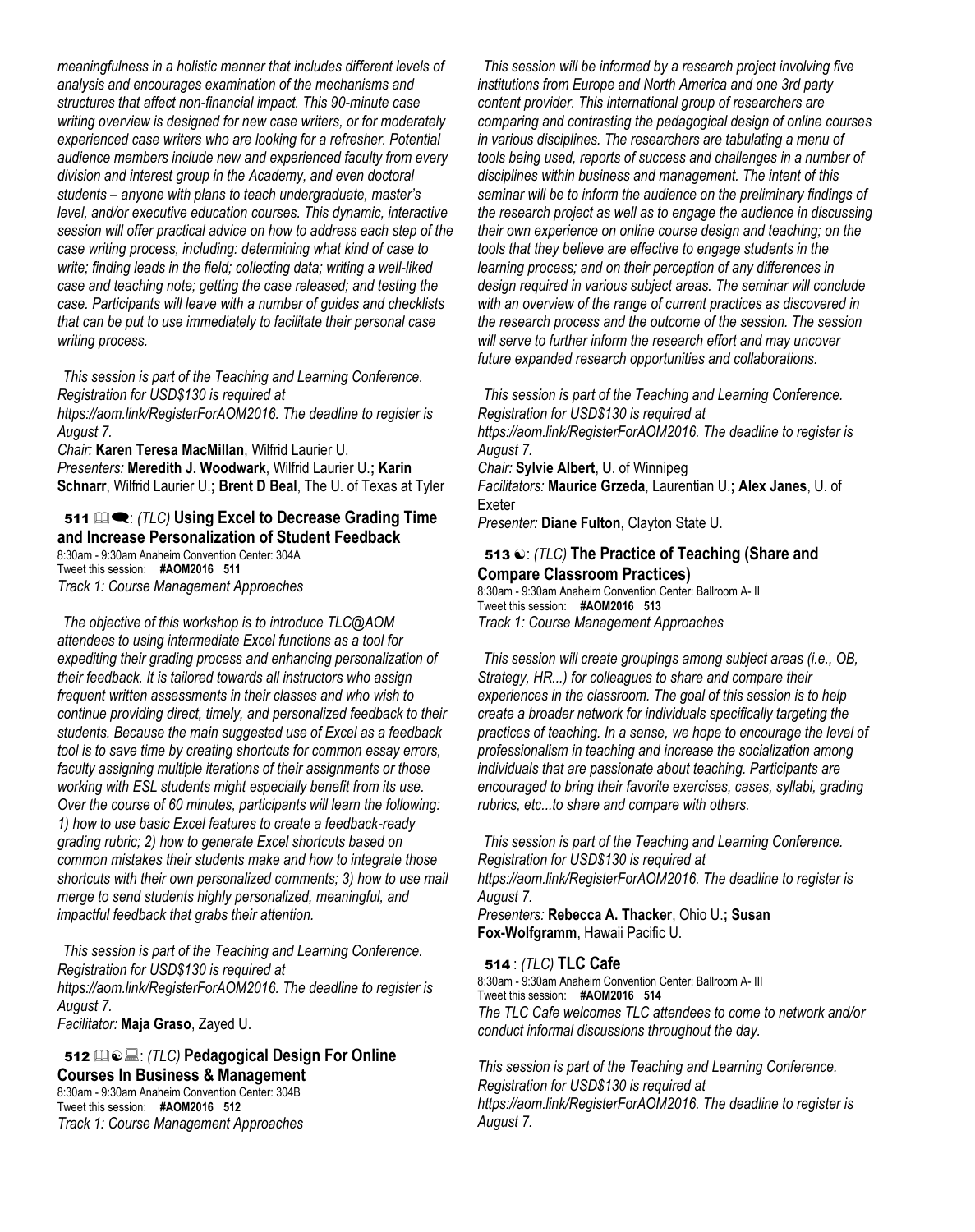#### **Sunday 9:40AM**

## 522  $\Box$ : *(TLC)* How to Develop a Problem-based Learning

**Experience**

9:40am - 10:40am Anaheim Convention Center: 303A Tweet this session: **#AOM2016 522** *Track 2: Innovative Teaching Ideas*

*This session will focus on how to create an effective learning and highly student- engaged culture in the classroom using problembased learning (PBL). We will focus on the experiences of the presenters, their different levels of expertise in using PBL, their challenges, and how PBL improved the engagement, the knowledge, and the skills of their students. Then we will engage the session participants in discussing their experiences using PBL or questions about the approach. We will use a model we developed to present the key elements (planning, execution, and assessment) important in developing and sustaining a PBL approach. The session participants will examine key components of developing an effective PBL environment including the development of the appropriate scale and scope in defining the problem, strategies for faculty preparation, and effective preparation of the students for a radically different approach to learning. In addition, topics will be covered related to selecting effective problem(s) for the class to study, adjustment of the faculty role to a facilitator with a holistic approach to assessing student learning, and the effectiveness of the PBL approach – its challenges and benefits. In the workshop experienced, successful PBL instructors will kick- start the learning of faculty members to assist them to develop their own approach to problem-based learning and give them the tools to create an effective and highly engaged classroom experience based on lessons learned. We are passionate about using PBL as a way to bring the students closer to understanding how concepts work, decision-making in a real world context, and active course integration with teams.* 

*This session is part of the Teaching and Learning Conference. Registration for USD\$130 is required at https://aom.link/RegisterForAOM2016. The deadline to register is August 7.*

*Participants:* **Kenneth R. Thompson**, DePaul U.**; Toni Ungaretti**, The John Hopkins U.**; Tim O Peterson**, North Dakota State U.**; Richard G. Milter**, Johns Hopkins U.

#### 523  $\Box$ : *(TLC)* Watch out for the Sharks: Shark Tank as an **Experiential Exercise**

9:40am - 10:40am Anaheim Convention Center: 303B Tweet this session: **#AOM2016 523** *Track 2: Innovative Teaching Ideas*

*This session will begin with a panel discussion of faculty who have implemented Shark Tank into a variety of courses, mainly related to entrepreneurship and negotiations. During the brief introductory discussion, the panelists will provide details on how the show is used in their classrooms and a discussion of best practices and the issues that have been encountered by the panel when utilizing the show as an educational tool. This session will be of interest to a variety of TLC participants. It will help participants who are considering similar activities be better prepared and give them ideas of what to expect. Those who already use similar activities will also benefit through the sharing of best practices and potential new ways to utilize such projects. The session will include an actual example* 

*of how one member of the panel uses Shark Tank in their classroom. This portion of the session will include watching a segment of the show, completing a sample exercise, and reflecting on the activity. The overall goal is to bring together those who use, or would like to use, this experiential exercise to provide practical advice on how to best apply it to the classroom. In addition, it is expected that many of the best practices outlined during this session could be applied to other video experiential exercises in a variety of classes and not just to Shark Tank in the classes discussed during the session.*

*This session is part of the Teaching and Learning Conference. Registration for USD\$130 is required at* 

*https://aom.link/RegisterForAOM2016. The deadline to register is August 7.*

*Organizer:* **Benjamin Blackford**, Northwest Missouri State U. *Participants:* **Shruti Sardeshmukh**, U. of South Australia**; Ronda M. Smith**, Ball State U.**; Roger Volkema**, IAG PUC Rio**; Charles A Wolfe**, Fort Hays State U.

#### <sup>524</sup> : *(TLC)* **Making Meaning: Mythopoesis in Business**

9:40am - 10:40am Anaheim Convention Center: 303C Tweet this session: **#AOM2016 524** *Track 2: Innovative Teaching Ideas*

*Scholarly interest in the creative economy and innovation is widespread, but until recently, there has been little consideration for the integration of innovation into business education. Current trends indicate that a convergence of global competition, aging populations, revolutionary changes in technology and a demand for sustainability and corporate social responsibility are mandatory. According to Canadian HR Reporter nearly one-half of Canadian employers anticipate losing 20% or more of their executives (due to retirement) by 2017 and 90% of respondents believe the next generation of managers is not ready to take over. These statistics have significant implications for leadership education. The retirement trend coupled with increased complexities of the 21st century mean that educators must be far more intentional in designing transformational and authentic experiential learning that encourages leadership development, creativity and innovation that prepare learners for their future careers. But how? A constructivist approach to scholarship and teaching seeks to transform the learning experience by having the student deeply engage with their own belief structure and personal story to create meaning. In this interactive session, I will discuss the introduction of intentional reflective practice encompassing experiential learning, critical reflection and the use of mythopoesis in a business school setting. I will conclude by offering recommendations for faculty members who wish to embark on their own transformative learning experiences with the aid of an eportfolio tool.* 

*This session is part of the Teaching and Learning Conference. Registration for USD\$130 is required at* 

*https://aom.link/RegisterForAOM2016. The deadline to register is August 7.*

*Participant:* **Ginger Grant**, Sheridan Institute of Technology and Advanced Learning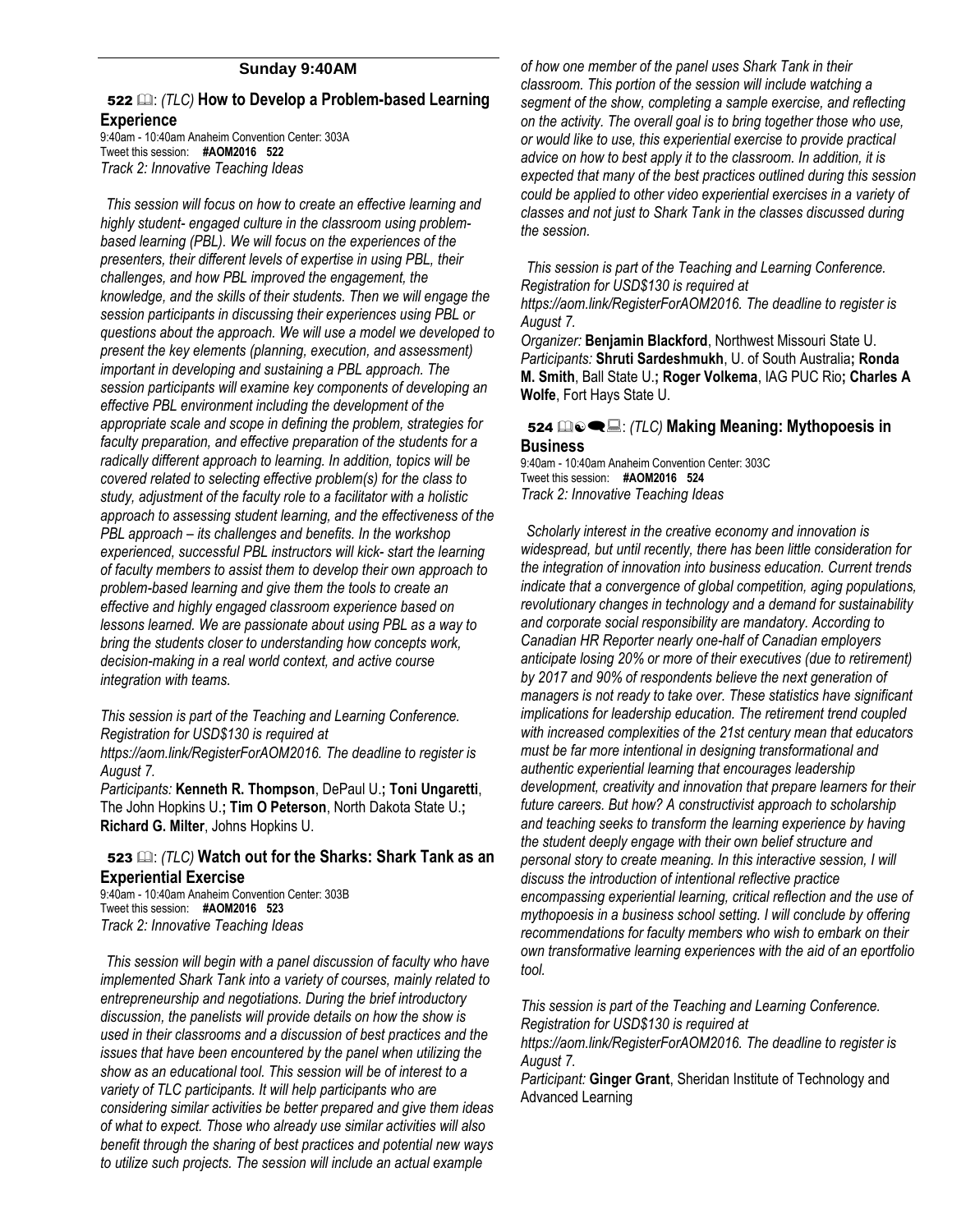#### <sup>525</sup> : *(TLC)* **Pop-Ups and Hackathons: Creating Meaningful Learning Experiences**

9:40am - 10:40am Anaheim Convention Center: 303D Tweet this session: **#AOM2016 525** *Track 2: Innovative Teaching Ideas*

*This session introduces pop-ups and hackathons in business and management education. We argue for short, problem-focused units to align learning and teaching styles to learning that has become increasingly open, fragmented, on demand, and problem driven. Higher education meaningfulness arises from engaging students in ways that capitalize on their learning preferences and delivering experiences that generate social and economic impact. We use lessons learned from a pop-up (Refugees and Business in Australia) and a hackathon (The Australian Rhino Project Challenge) to introduce participants to the topic and examine the suitability of pop-ups and hackathons, delivered in a face-to-face and blended format that also extends to the students, the outcomes and solutions provided. Through workbooks and guided group discussion participants then get a primer in designing and/or improving their education practices by focusing on the time dimensions and problem solving aspects that characterize new generation learning habits. Participants co-create take-aways by designing their own pop-up or hackathon. They make and examine choices around themes, topics, participants from inside and outside the university, business and community, coordination and sequencing and institutional and practical challenges to these practices and implementation. The participants share their pop-up and/or hackathon plans and also gain access to additional support materials as well as an incipient network of practitioners.* 

*This session is part of the Teaching and Learning Conference. Registration for USD\$130 is required at https://aom.link/RegisterForAOM2016. The deadline to register is August 7. Facilitator:* **Kishi Di Pan**, The U. of Sydney *Coordinator:* **Sandra Peter**, The U. of Sydney

#### 526  $\mathbb{Q}_P$  (*TLC*) **Embodying Followership and Leadership: Four Classroom Activities**

9:40am - 10:40am Anaheim Convention Center: 304A Tweet this session: **#AOM2016 526** *Track 2: Innovative Teaching Ideas*

*When a key organizational role is invisible, not discussed, underappreciated, or even denigrated, it creates stress. Furthermore, when this role is also used as a decision criterion for rewards such as promotions or choice assignments, and when it directly impacts personal effectiveness, this silence can create a deep sense of injustice, lower morale, and destroy engagement (Beehr, Nair, Gudanowski, & Such, 2004). One such role is followership – in most organizations 100% of employees, from CEO to frontline staff, are followers. Followership is integral to organizational effectiveness (Agho, 2009; Podsakoff & MacKenzie, 1997) and to career success (Dixon & Westbook, 2003; Shipper & Dillard, 2000) yet there are few instructional tools to help students understand followership, expose innate prejudices against followership, unpack good followership, or foster discussions about all the ways leadership and followership co-create healthy partnerships. In this highly experiential session, attendees will learn innovative teaching approaches that have been used to make the* 

*invisible concept of followership visible including an embodied learning, craft work, introductions, and an activity specifically for more introverted students. Each activity has a specific purpose from starting a discussion about the bias against followership (Hoption, Christie, & Barling, 2012), to knowing what constitutes good followership.* 

*This session is part of the Teaching and Learning Conference. Registration for USD\$130 is required at https://aom.link/RegisterForAOM2016. The deadline to register is August 7.*

*Participants:* **Marc Hurwitz**, U. of Waterloo**; Samantha Hurwitz**, FliPskills

#### 527  $\mathbb{Q}$  **•** *(TLC)* Leading a Musical Movement: **Meaningful Arts-based Methodologies for Business Management Education**

9:40am - 10:40am Anaheim Convention Center: 304B Tweet this session: **#AOM2016 527** *Track 2: Innovative Teaching Ideas*

*This in-depth interactive workshop uses an experiential music exercise to better understand current conceptualizations of team leadership. As an accessible, inclusive and generative arts-based medium, music provides a natural platform for the investigation of creative team-based leadership. The workshop is therefore relevant for all academic faculty that teach and/or practice leadership. Premised on open space learning techniques, participants will engage with embodied forms of learning and navigate the landscape of possibilities that are enabled by the musical exercise. Traditional forms of management education have been somewhat slow to embrace alternative pedagogical approaches in terms of delivery. For instance, those involving the arts. Through experiential learning this workshop contributes to these emerging teaching methodologies via a team- based musical leadership exercise. The reflections from participants of this workshop (co- facilitated by a musical artist and two academics) will uncover alternative conceptualizations of team leadership, and the discussions will illuminate the benefits/challenges of arts-based methodologies in business management education. Notably, an evaluation of the proposed heightened degree of meaning for participants of these more creative forms of pedagogy will be explored.* 

*This session is part of the Teaching and Learning Conference. Registration for USD\$130 is required at https://aom.link/RegisterForAOM2016. The deadline to register is* 

*August 7.*

*Participant:* **Ashley James Byron Roberts**, Warwick Business School

528 : *(TLC)* **Teaching Entrepreneurship: The Challenge of Getting Students to "Get Out of the Building" (GOTB)** 9:40am - 10:40am Anaheim Convention Center: 304C Tweet this session: **#AOM2016 528** *Track 2: Innovative Teaching Ideas* 

*Entrepreneurship education has moved from whether it should be taught to how it should be taught. Action-based entrepreneurship education approaches seem to be gaining in popularity powered by recent paradigms such as the lean startup methodology by Eric Ries and Steven Blank and the principles of effectuation by Saras Sarasvathy. A majority of these programs are very customer-centric*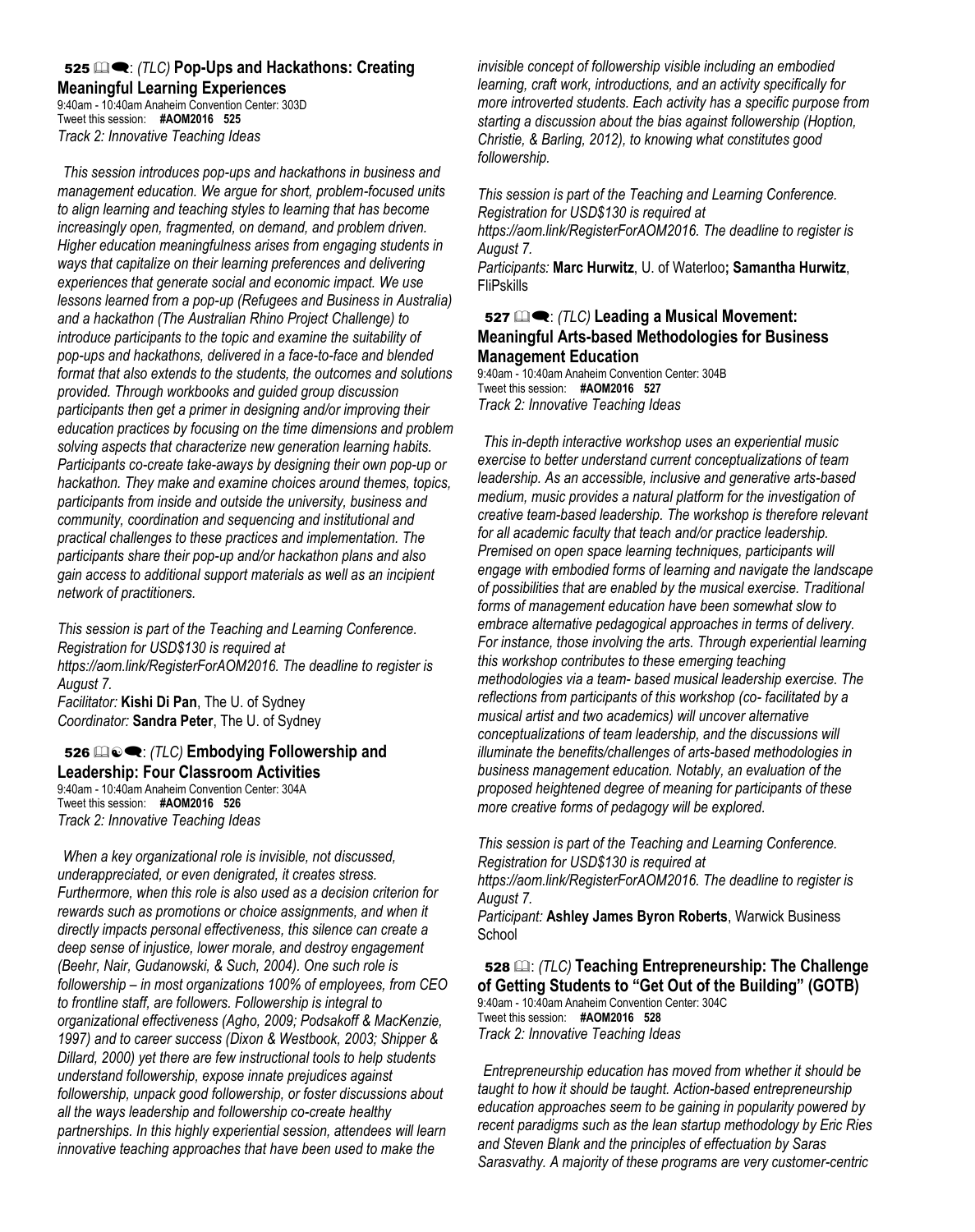*and highlight the importance of co- creating the venture idea in conversation with the customer. One of the core tenets of this customer-centric view is that "valuable" information about the market rests with the customer which often is out of the student's comfort zone. To get closer to the customer and understand the pains and needs, one needs to adopt a "get out of the building approach". We propose that this core tenet of the lean startup methodology has not been properly understood or applied by the students. The symposium will, through an interactive participant participation, run through the challenges and biases that students are subject to when trying to "get out of the building". This will be followed by proposed innovative pedagogical and gamification interventions with a second round of participant discussions on the proposed impact of interventions before reflections and round- up. Participants are expected to go back with increased awareness of the reality and the challenge of "the get out of the building" exercise but more importantly experience cross- disciplinary innovative approaches to a "real-world" student problem.* 

*This session is part of the Teaching and Learning Conference. Registration for USD\$130 is required at https://aom.link/RegisterForAOM2016. The deadline to register is August 7.*

*Presenters:* **Rajiv Vaid Vaid Basaiawmoit**, Aarhus U.**; Suresh Bhagavatula**, Indian Institute of Management, Bangalore

#### 529 : *(TLC)* **Enhancing Motivation in the Classroom via Meaningful Experience**

9:40am - 10:40am Anaheim Convention Center: 304D Tweet this session: **#AOM2016 529** *Track 2: Innovative Teaching Ideas* 

*Whether we are teaching a quantitative course such as big data analytics, or a hard skills course such as ethical leadership, student motivation can be a significant concern for faculty. In this Teaching and Learning Conference (TLC) interactive session, we'll start with a group discussion of the fundamental question of "what is motivation?" Building on this foundation, we'll utilize important insights from education and social psychology research to identify five research supported strategies to enhance motivation in the classroom by creating a meaningful experience. For each teaching strategy, the strategy is concretely explored with video examples, group exercises, small group discussions, and classroom examples.* 

*This session is part of the Teaching and Learning Conference. Registration for USD\$130 is required at https://aom.link/RegisterForAOM2016. The deadline to register is August 7.*

*Presenter:* **Don Vandewalle**, Southern Methodist U.

#### 530  $\odot$ : *(TLC)* 21st Century Tools and Technology in the **Classroom (Futuristic)**

9:40am - 10:40am Anaheim Convention Center: Ballroom A- II Tweet this session: **#AOM2016 530** *Track 2: Innovative Teaching Ideas* 

*This session addresses the increasing rate of technological change and how it affects teaching. This directed session will include discussion of using different media, platforms, and course delivery mechanisms. We approach this session in a holistic manner, and anticipate the involvement of many stakeholders, that experience* 

*the impact of increased technological advances in their teaching and programs.* 

*This session is part of the Teaching and Learning Conference. Registration for USD\$130 is required at https://aom.link/RegisterForAOM2016. The deadline to register is August 7. Presenters:* **Michael Brian Cohen**, Deakin U.**; Brett Paul** 

**Matherne**, Georgia State U.

#### 531 : *(TLC)* **TLC Cafe**

9:40am - 10:40am Anaheim Convention Center: Ballroom A- III Tweet this session: **#AOM2016 531** *The TLC Cafe welcomes TLC attendees to come to network and/or conduct informal discussions throughout the day.* 

*This session is part of the Teaching and Learning Conference. Registration for USD\$130 is required at https://aom.link/RegisterForAOM2016. The deadline to register is August 7.*

#### **Sunday 10:50AM**

#### 542 **a**  $\odot$  →  $\blacktriangle$   $\%$  : (TLC) Creating and Providing **Management Education in Emerging Markets that Best Serves its Stakeholders**

10:50am - 11:50am Anaheim Convention Center: 303A Tweet this session: **#AOM2016 542** *Track 3: Teaching the Human Connection*

*In our TLC@AOM session, we invite participants to explore three broad themes with us: 1) the philosophy and design of management education in emerging markets; 2) the design of curricula and teaching for students at business schools in these markets; and 3) forging community ties and conducting academic and case study research relevant to local realities. Group facilitators (Greg, Saikal, and Seth) will lead separate breakout sessions and share their experience in these various aspects of management education in emerging markets. Participants will be encouraged to provide feedback, share their own experiences, and to propose alternative perspectives and ways of viewing the issues.* 

*This session is part of the Teaching and Learning Conference. Registration for USD\$130 is required at https://aom.link/RegisterForAOM2016. The deadline to register is* 

*August 7. Facilitators:* **Gregory Dunn**, American U. of Central Asia**; Saikal Anvar kyzy**, American U. of Central Asia**; Seth Fearey**, American U. of Central Asia

543 **a**  $\odot$  →  $\bullet$   $\mathcal{C}$  : (TLC) Understanding How We Can **Better Integrate Our International and Domestic Students.** 10:50am - 11:50am Anaheim Convention Center: 303B Tweet this session: **#AOM2016 543** *Track 3: Teaching the Human Connection*

*In creating meaning for their stakeholders, nearly all business schools seek to include some reference to delivering globally competent managers or international leaders. There are a number of strategies that institutions use in order to provide that international experience to their students, some of which are more meaningful and successful than others,. It seems that facilitating a change in the*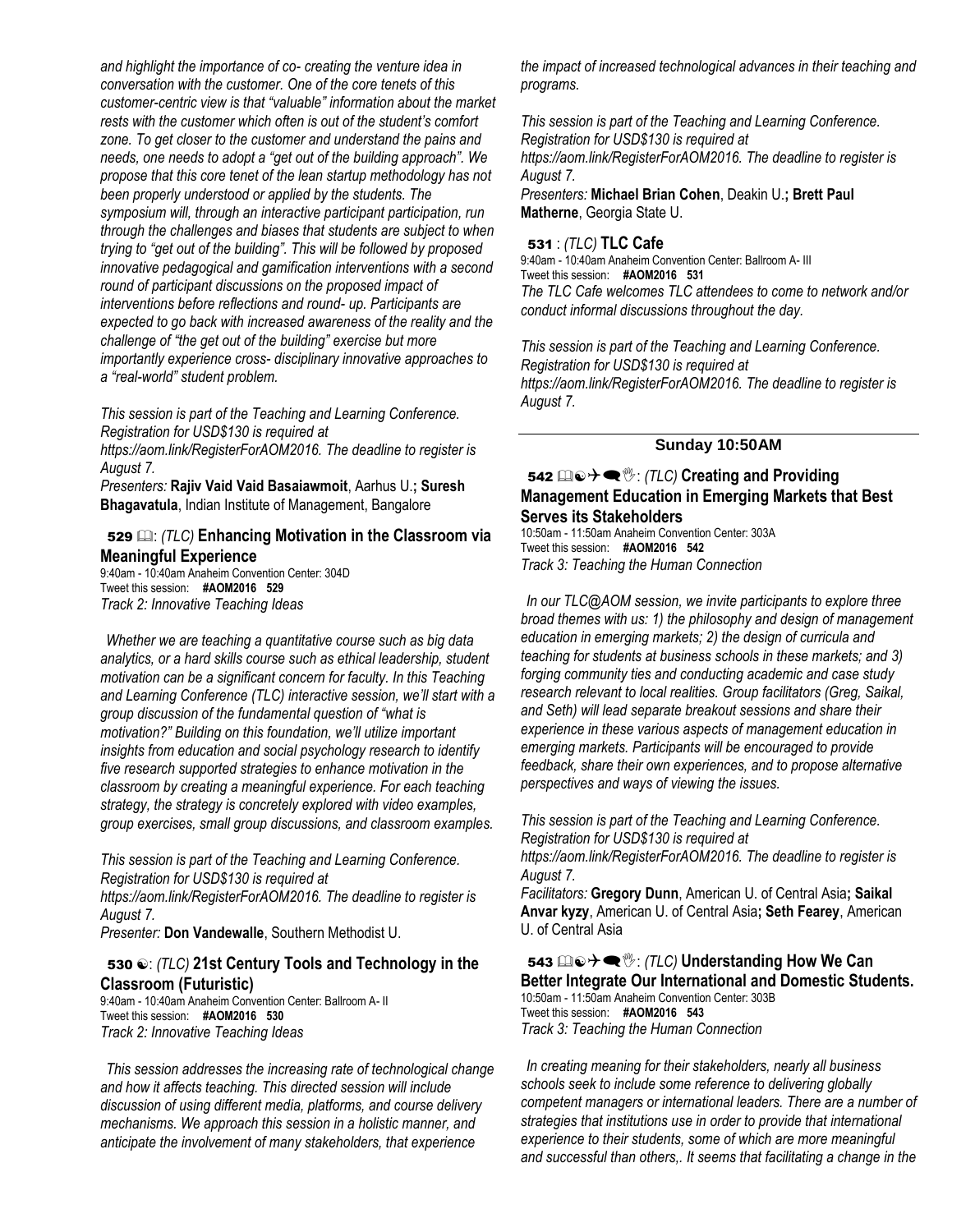*thinking and behavior of our students is often problematic. However, It is suggested by some that actions taken by individuals in the classroom and at policy level can provide an opportunity for students' personal development. In this highly interactive workshop, we address these challenges. Specifically, we address the challenges of facilitating integration a) within the classrooms where student integration can be limited by cultural, personal and linguistic issues, b) within student assessment regimes where students' actions outside of the classroom can build or destroy relationships, c) within the social setting of a vibrant and diverse student social life, and d) at policy level, where unintended consequences can damage a well- intentioned idea. We strongly encourage participants to bring their own challenges in delivering an international experience for their students. We will discuss these challenges at round tables. Participants will go home with a deeper understanding of the issues and assumptions that affect their students' experiences. They will also generate new ideas about how to address these challenges in their everyday teaching practice with the support of a network of colleagues with an interest in meaningful experiences.* 

*This session is part of the Teaching and Learning Conference. Registration for USD\$130 is required at* 

*https://aom.link/RegisterForAOM2016. The deadline to register is August 7.*

*Participants:* **Peter G. Morgan**, The U. of Nottingham, China**; Marilyn R Kaplan**, The U. of Texas at Dallas**; Dirk C. Moosmayer**, The U. of Nottingham, China**; 'Alim J. Beveridge**, The U. of Nottingham, China**; Kenneth G. Brown**, U. of Iowa

#### <sup>544</sup> : *(TLC)* **Making Your Classroom Meaningful: Best Practices for Promoting Integrity**

10:50am - 11:50am Anaheim Convention Center: 303C Tweet this session: **#AOM2016 544** *Track 3: Teaching the Human Connection* 

*Academic integrity is more than "do not cheat" or "do not plagiarize." In this interactive session, participants will reflect on how they communicate academic integrity in their classrooms. Through interactive exercises, participants will consider a values-driven approach to not only communicating standards for academic integrity, but to integrating 'integrity' into their course curriculum. By promoting integrity more broadly—through class discussions, activities, and assignments—instructors can engage students in values that will ultimately serve them well in the professional workplace, and in turn, create a forum that fosters a meaningful learning experience. In preparation for this session, participants are encouraged to bring the syllabus for one of their courses.* 

*This session is part of the Teaching and Learning Conference. Registration for USD\$130 is required at* 

*https://aom.link/RegisterForAOM2016. The deadline to register is August 7.*

*Participants:* **Jennifer Lynn Eury**, Pennsylvania State U.**; Tricia Bertram Gallant**, U. of California, San Diego

#### 545 : *(TLC)* **Managing Teams and Projects - Identifying Learning Outcomes, Educational Objectives and Skills** 10:50am - 11:50am Anaheim Convention Center: 303D

Tweet this session: **#AOM2016 545** *Track 3: Teaching the Human Connection*

*The purpose of this session is to help participants design a curriculum or course involving working in teams, or leading and managing projects. A well designed course dealing with these curriculum topics can prepare students very well for a competitive work force. The teaching and learning goals for our session are to identify learning outcomes, educational topics, and transferable skills for an applicable business or management course. We will also discuss the relevance of our effort to assessment of learning outcomes at both the course and program level.* 

*This session is part of the Teaching and Learning Conference. Registration for USD\$130 is required at https://aom.link/RegisterForAOM2016. The deadline to register is August 7.*

*Chair:* **Vijay Kanabar**, Boston U.

#### <sup>546</sup> : *(TLC)* **Got Competencies - Now How Do I Teach Them?**

10:50am - 11:50am Anaheim Convention Center: 304A Tweet this session: **#AOM2016 546** *Track 3: Teaching the Human Connection* 

*This session will address the difficult issue of developing managerial competencies for undergraduate business students. Rutgers Business School in 2012-2013 undertook a comprehensive review of the introductory courses in management and organizational behavior to better serve undergraduate students in their development of managerial competencies and to meet the changing needs of industry/. This session will address the themes of continuous improvement and innovation in teaching, redesigning curriculum, and attempts to address the needs of employers and changes in the global workplace while motivating undergraduate students to participate more fully in class discussions and case studies. The new courses that came out of this redesign have been deployment on the Newark and New Brunswick campuses since 2013 and this session will allow for the presenters to share their experiences in improving the teaching practice of introductory course in management.* 

*This session is part of the Teaching and Learning Conference. Registration for USD\$130 is required at* 

*https://aom.link/RegisterForAOM2016. The deadline to register is August 7.*

*Organizers:* **Alexander Settles**, Rutgers U.**; Joseph Markert**, Rutgers U.

#### 547 (11C) Creating Experiential Learning **Opportunities for Students to Market Their Soft Skills** 10:50am - 11:50am Anaheim Convention Center: 304B Tweet this session: **#AOM2016 547** *Track 3: Teaching the Human Connection*

*This interactive session is designed to motivate participants involved in interdisciplinary methodologies such as career development, business communication or organizational behavior. It should interest any level faculty member interested in learning and sharing best practices as they relate to students' development of soft skills. This session is ideal for faculty who teach theory (the why) who want to provide students with an opportunity to put what they learned into professional practice (the how). Session participants will learn how to create a project framework, how to assess the project's viability, and how to analyze and evaluate the*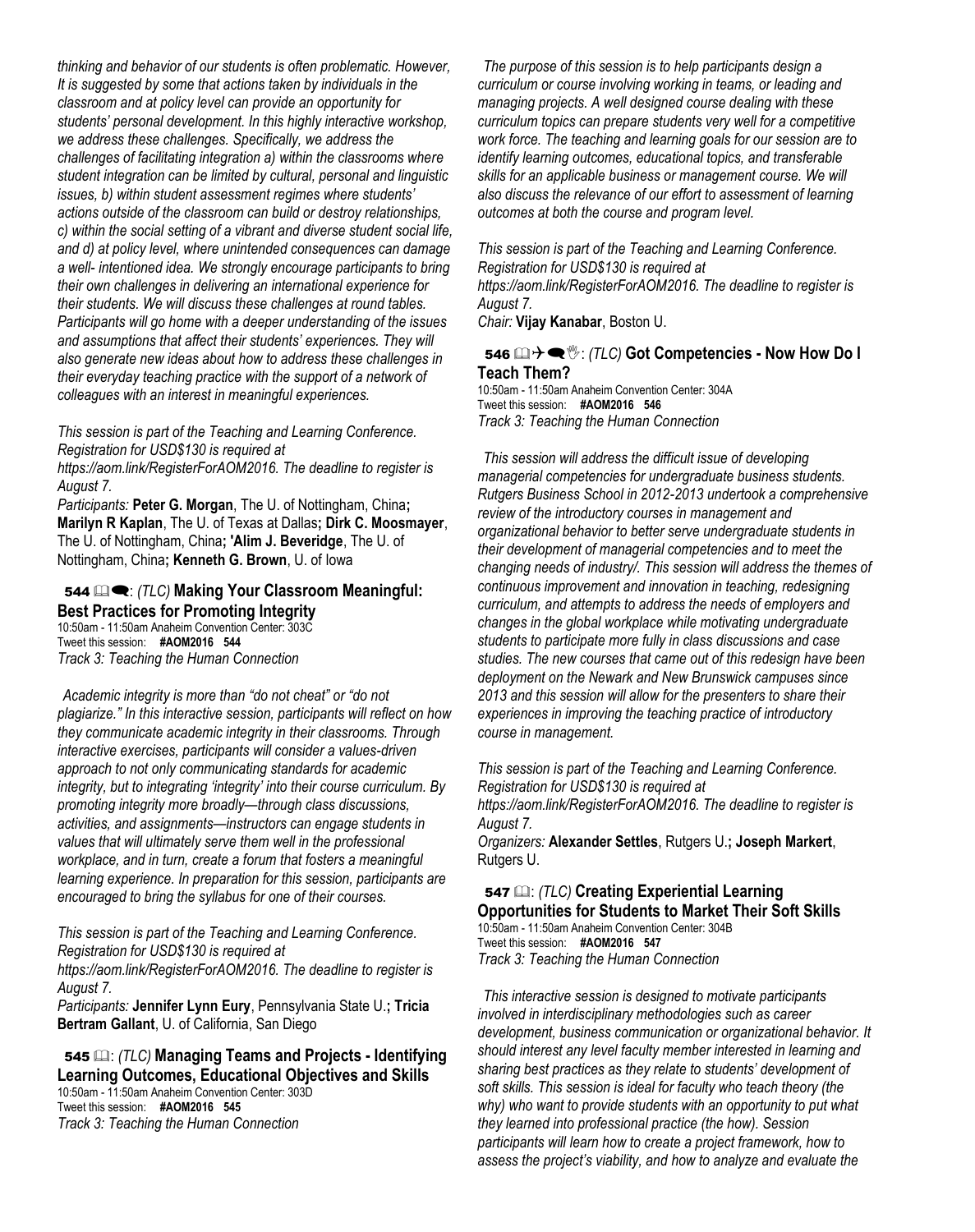*results in order to provide feedback to students. After the presenter provides job aids to the attendees and demonstrates how they can be used, the attendees will participate in a guided activity and will share and discuss their concerns. Participants should walk away with ideas to improve the balance needed for successful job placement. Strategies used can help improve job acceptance rates used in the accreditation process, which also supports the conference theme of "Making Organizations Meaningful".* 

*This session is part of the Teaching and Learning Conference. Registration for USD\$130 is required at https://aom.link/RegisterForAOM2016. The deadline to register is August 7.*

*Presenter:* **Carol H Stewart**, Southern CT State U.

#### 548 **<b>a.**  $\bullet$   $\bullet$  *(TLC)* What Can We Learn from Silence and **Stillness? Building Mindfulness into Management Curriculum**

10:50am - 11:50am Anaheim Convention Center: 304C Tweet this session: **#AOM2016 548** *Track 3: Teaching the Human Connection*

*In recent years, there has been an exponential growth of research on mindfulness and its benefits for many aspects of organizations, from meaningful work and productivity to mindful leadership. Mindfulness-based learning and teaching shifts the pedagogical paradigm in management education from traditional, expertcentered, subject-specialized teaching to student-centered, internally-oriented, wholistic-learning. Traditional teaching and learning utilizes only a fraction of our human capacity to know, to learn, and to change – our students' capacity as well as our own capacity as faculty. Mindfulness offers a method for discovering one's potential and the meaning of work and leadership by engaging all human senses. Mindfulness training equips students with the "trans-disciplinary" skill and ability to thrive in the unprecedented uncertainty and complexity that characterize the 21st century. This training is particularly relevant to the conference theme of "Making Organizations Meaningful" because it is by the self-discovery of the meaning and purpose of their work that future organizational leaders lay the foundation of meaningful organizations. This session explores techniques for building rigorous and science-based mindfulness practice into undergraduate, graduate, MBA, and executive education courses. It features a panel of faculty members who have distinguished academic careers as well as extraordinary deep and extensive personal mindfulness practice and professional and science-based mindfulness trainings. They will share how they design innovative organizational behavior and leadership courses incorporating rigorous, evidence-based mindfulness practice, lead a mindfulness practice, engage the participants in the mindfulness teaching exercises and techniques used in their classes, and present the consistently positive student learning outcomes from their courses.* 

*This session is part of the Teaching and Learning Conference. Registration for USD\$130 is required at https://aom.link/RegisterForAOM2016. The deadline to register is August 7.*

*Organizer:* **Tracy Chang**, Rutgers U.

549 **E.** *(TLC)* Case Writing as a Student Assignment: The **Student-Written, Instructor- Facilitated (SWIF) Approach**

10:50am - 11:50am Anaheim Convention Center: 304D Tweet this session: **#AOM2016 549** *Track 3: Teaching the Human Connection*

*Cases are popular in business schools because they are effective at bridging theories and real world situations. In this 60-minute session, we will examine how to use case writing as a pedagogical tool to increase student engagement and learning. Case writing as a student assignment (or class project) asks students to move from a mostly passive analyst role to take on a variety of roles – researcher, interviewer, writer, and, ultimately, teacher. Students must not only demonstrate an understanding of course material, they are required to take the 'pedagogical turn' to determine how to guide the learning of others. We will address each component of the student case writing process including: preparing students for case writing, customizing the assignment to fit the class learning objectives, requiring incremental work, addressing unique challenges associated with case writing as a student project, facilitating peer critique, grading students cases, managing student teams, and determining potential outlets for finished cases. This session is designed for faculty members from every division and interest group in the Academy, and even doctoral students – anyone with plans to teach undergraduate, master's level, and/or executive education courses in either a traditional or online format. Consistent with the conference theme, case writing allows researchers to explore organizational meaningfulness in a holistic manner that includes different levels of analysis and encourages examination of the mechanisms and structures that affect non-financial impact.* 

*This session is part of the Teaching and Learning Conference. Registration for USD\$130 is required at https://aom.link/RegisterForAOM2016. The deadline to register is August 7.*

*Chair:* **Brent D Beal**, The U. of Texas at Tyler *Presenters:* **Karin Schnarr**, Wilfrid Laurier U.**; Meredith J. Woodwark**, Wilfrid Laurier U.**; Karen Teresa MacMillan**, Wilfrid Laurier U.

#### 550  $\odot$ : *(TLC)* **TLC World Cafe-international Faculty (Share and Compare)**

10:50am - 11:50am Anaheim Convention Center: Ballroom A- II Tweet this session: **#AOM2016 550** *Track 3: Teaching the Human Connection*

*This session invites faculty from around the world to share their teaching insights, based on their unique cultural perspectives. The potential to discuss the most pressing issues in different contexts is strongly encouraged, as the Academy of Management looks to expand its TLC conferences in different locations and times around the world.* 

*This session is part of the Teaching and Learning Conference. Registration for USD\$130 is required at https://aom.link/RegisterForAOM2016. The deadline to register is August 7.*

*Facilitator:* **Linda Klonsky**, Chicago School of Professional Psychology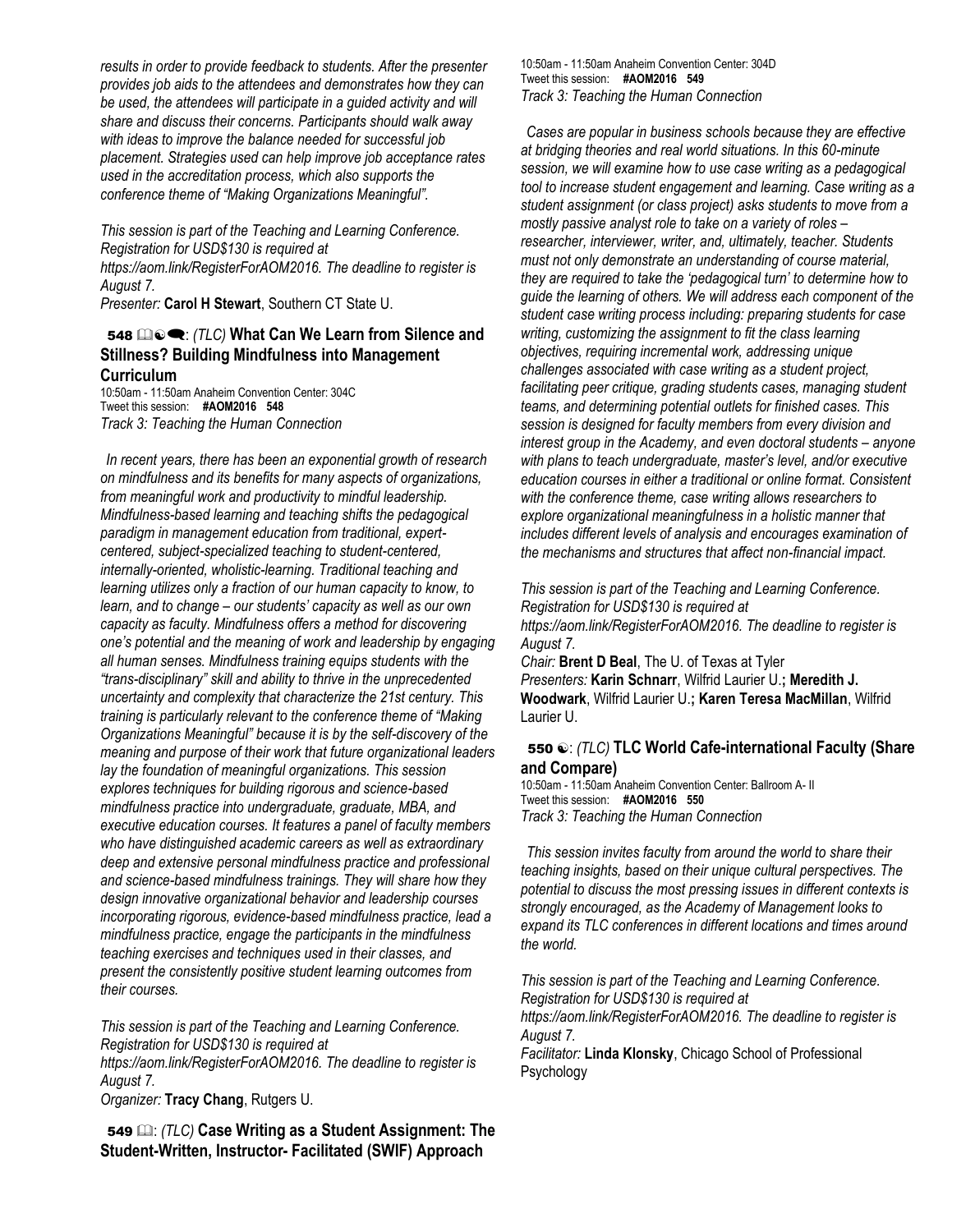#### 551 : *(TLC)* **TLC Cafe**

*August 7.*

10:50am - 11:50am Anaheim Convention Center: Ballroom A- III Tweet this session: **#AOM2016 551** *The TLC Cafe welcomes TLC attendees to come to network and/or conduct informal discussions throughout the day.* 

*This session is part of the Teaching and Learning Conference. Registration for USD\$130 is required at https://aom.link/RegisterForAOM2016. The deadline to register is August 7.*

#### **Sunday 12:00PM**

#### 568 : *(TLC)* **TLC@AOM Luncheon & Plenary**

12:00pm - 1:30pm Anaheim Convention Center: Ballroom B Tweet this session: **#AOM2016 568**

*TLC@AOM welcomes you to enjoy lunch and listen to a lively talk by Dr. Max Bazerman, our distinguished speaker, whose topic is Teaching People What They Don't Know: Back to Lewin's Idea of Unfreezing. Professor Bazerman will focus on the role of experiential learning in the context of decision making, negotiation and ethics, discuss the role of failure, and conclude by connecting to Kurt Lewin's ideas from the 1940's.*

*This session is part of the Teaching and Learning Conference. Registration for USD\$130 is required at https://aom.link/RegisterForAOM2016. The deadline to register is* 

#### **Sunday 1:40PM**

624  $\mathbf{Q}$ : *(TLC)* Teaching Leadership: Aesthetics, **Experiential Knowing, and Relational Reflexivity** 1:40pm - 2:40pm Anaheim Convention Center: 303A Tweet this session: **#AOM2016 624** *Track 4: From Classroom to Society*

*The complexity and uncertainty of organizational life in the 21st century requires innovative executive or doctoral education that shifts from traditional leadership concepts to evolving post-modern theories. Engaging students in meaningful explorations of cutting-edge leadership theory and practice necessitates creative pedagogies. This emergent challenge calls for overturning outdated teaching approaches to design the classroom as a leadership laboratory merging experiential education, epistemological perspectives, and leadership concepts. Three streams of thought underlie this workshop: 1) experiential knowing (Heron & Reason, 1997; Kolb & Kolb, 2005) – "the transformation of experience into new knowing …occurring at the intersection of engaged participation within an event and making connections between that event and one's self…" (Sutherland & Jelinek, 2015, p. 291); 2) the social constructionist perspective of relational leadership where the process of leadership emerges during situated interaction (Cunlifee, 2009; Sutherland & Jelinek, 2015; Uhl-Bien, 2006); and 3) aesthetic leadership (Mack, 2015) – "involv[ing] meanings … construct[ed] based on feelings and emotions about what we experience via our senses" (Hansen, Ropo, & Sauer, 2007, p. 545). This one hour highly interactive session utilizes an improvisational musical exercise, developed by Ron Heifetz at Harvard's Kennedy School, to explore leadership, aesthetics, and interdependency in moments of action. Targeted for students and faculty, this session is a holistic* 

*model for the teaching of leadership at the doctoral level, allowing for deep insights into theory, practice, and relational reflexivity while assessing the implications for leadership in situations of uncertainty.* 

*This session is part of the Teaching and Learning Conference. Registration for USD\$130 is required at https://aom.link/RegisterForAOM2016. The deadline to register is August 7. Facilitator:* **Linda Klonsky**, Chicago School of Professional Psychology

#### <sup>625</sup> : *(TLC)* **The "Ambidexterity Challenge": What is it and How do we Address it?**

1:40pm - 2:40pm Anaheim Convention Center: 303B Tweet this session: **#AOM2016 625** *Track 4: From Classroom to Society*

*Since Duncan's introduction of the term "ambidexterity" into the management literature in 1976 and March's (1991) popularization of the concept to include the exploitation of competencies with the search for innovations (i.e., exploration), considerable attention has been given on the need to reconcile the two seemingly antithetic functions of exploitation versus exploration. Yet, few have studied the implications of ambidexterity in the context of the classroom. How can it be taught? What does it mean for organizations and for individual professional development purposes? We term this the "ambidexterity challenge". To address it, we present, in our 60 minute session, three experiential and in- classroom exercises that business faculty can use with undergraduate and graduate students to build awareness of the nature and challenges of ambidexterity. The outcomes from our session connect to broader management themes of how to develop exploitative and exploratory potential needed to address broader marketplace and personal demands.* 

*This session is part of the Teaching and Learning Conference. Registration for USD\$130 is required at https://aom.link/RegisterForAOM2016. The deadline to register is* 

*August 7. Participants:* **Nicole C. Jackson**, U. of Connecticut**; Isabelle Lescent-Giles**, U. of San Francisco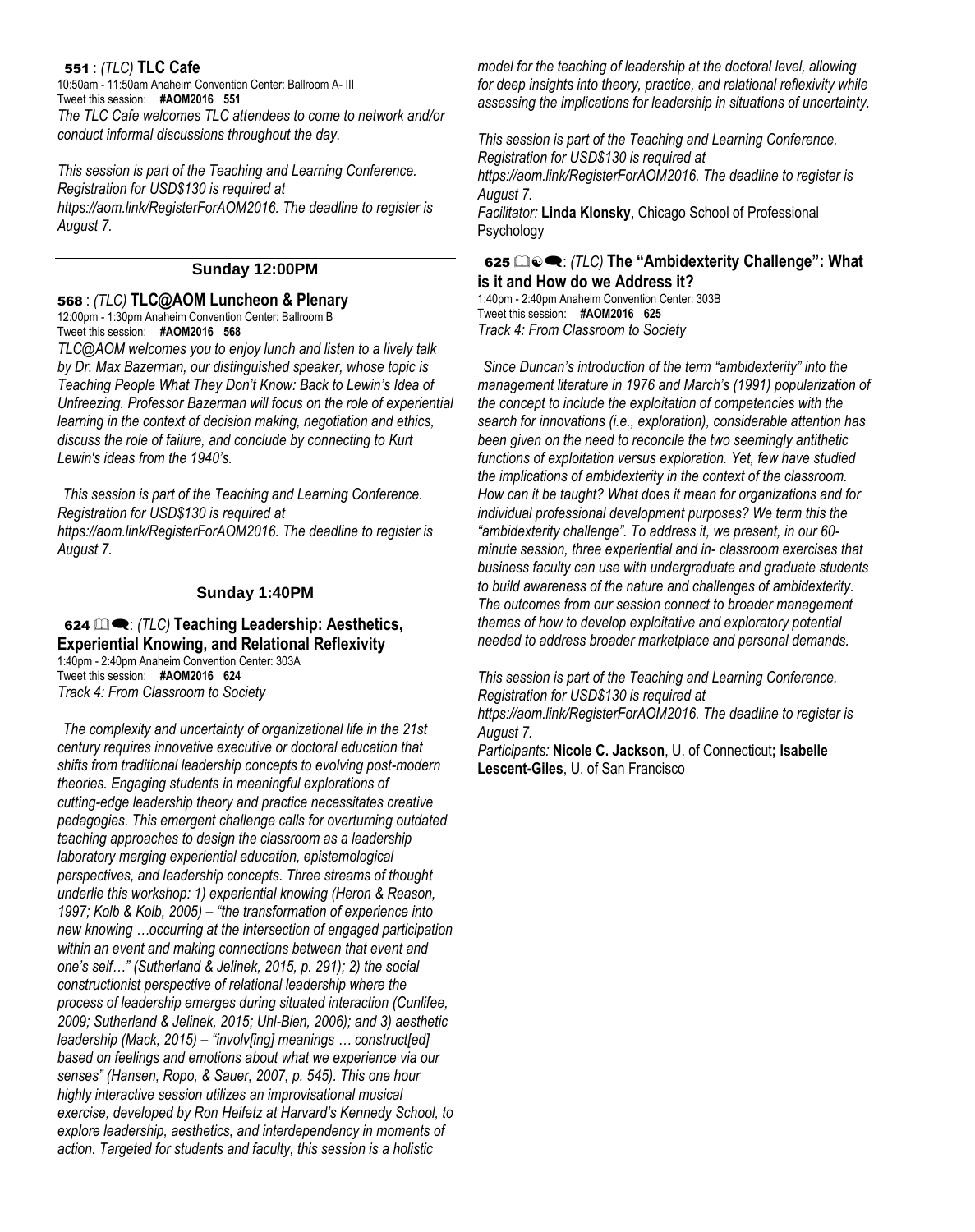626 : *(TLC)* **The Seven Deadly Sins of Service Learning** 1:40pm - 2:40pm Anaheim Convention Center: 303C Tweet this session: **#AOM2016 626** *Track 4: From Classroom to Society*

*This session applies the classic seven deadly sins to the contemporary context of service learning. The presentation will provide an overview of these sins and their virtuous contrasts based on a review of service learning literature, input from a service learning faculty focus group, and presenter experience. This interactive session will feature presentation, audience discussion, participant reflection, and a series of guided mindfulness exercises. The goal of this proposed TLC session is to help cultivate individual reflective capacity and also resilience to address the myriad challenges related to planning, managing, and evaluating service learning efforts today.* 

*This session is part of the Teaching and Learning Conference. Registration for USD\$130 is required at https://aom.link/RegisterForAOM2016. The deadline to register is August 7.*

*Presenter:* **Heather Getha-Taylor**, U. of Kansas

#### 627 : *(TLC)* **Teaching Lean Startup in the Undergraduate Classroom: From Opportunity to Crowdfunding Campaign**

1:40pm - 2:40pm Anaheim Convention Center: 303D Tweet this session: **#AOM2016 627** *Track 4: From Classroom to Society* 

*Entrepreneurship has recently seen a proliferation of books in the popular press on innovative approaches to entrepreneurship. These books include The Four Steps to the Epiphany, The Lean Startup, Value Proposition Design, Business Model Generation, and The Startup Owner's Manual. The availability of so many new and novel sources of idea makes it difficult for an instructor to organize a course around the chapters of a traditional textbook and keep the material relevant.At the same time, more and more free Web tools like Launchrock.com, Wix.com, and Google sites, forms, and analytics, as well as crowdfunding sites like Kickstarter, have dramatically reduced the costs of starting a startup. This one-hour workshop leads participants through the steps of learning about and teaching lean startup techniques in the classroom. The texts and hands-on tools I will teach are from the semester-long "New Venture Development: From Opportunity to Crowdfunding Campaign" course that received the Entrepreneurship Division's "Innovation in Pedagogy" award in 2015. Participants will learn what these lean startup techniques and tools are, how to teach them to their students, and how to oversee their use by students. Instructors will learn how to lead students through different lean startup exercises toward the development of a promising crowdfunding campaign for student's proposed products or services.* 

*This session is part of the Teaching and Learning Conference. Registration for USD\$130 is required at https://aom.link/RegisterForAOM2016. The deadline to register is August 7. Presenter:* **Craig E. Armstrong**, The U. of Alabama

628  $\mathbb{Q}$  **(TLC)** The Neurobiology of Learning: Teaching **Meaning in Work Life**

1:40pm - 2:40pm Anaheim Convention Center: 304A

Tweet this session: **#AOM2016 628** *Track 4: From Classroom to Society* 

*More than half of post-secondary students attend college with the goal of discovering their purpose and meaning in life. Given the hunger felt by both college students entering the workforce and by established workers to find a meaning in life that is greater than the self, it is imperative that professors of management have tools to help future employees and managers develop this asset. Neuroscience and cognitive science research provide rich data on how the brain learns and ways in which to help students both retain new information and develop novel insights. The workshop will cover how the brain learns, the process for the transfer of learning to creative applications, and the practical strategies that correlate with this research to improve students' successful learning. This information will be applied to teaching students to identify meaning in life, as well as develop ways to experience meaning in work.* 

*This session is part of the Teaching and Learning Conference. Registration for USD\$130 is required at https://aom.link/RegisterForAOM2016. The deadline to register is August 7. Presenter:* **Michelle French**, Mount Saint Mary's U., Los Angeles

#### 629 : *(TLC)* **Treating Your Service Learning Class as a Project Manager**

1:40pm - 2:40pm Anaheim Convention Center: 304B Tweet this session: **#AOM2016 629** *Track 4: From Classroom to Society* 

*Service learning continues to gain popularity as a means to connect students with their local communities and to help students connect theory with practice. In project oriented service learning courses, managing and assessing students is a challenge. This is especially true for courses where the student to teacher ratio is greater than 35:1. This session shares how co-instructors in a management department at a Hong Kong university used formal project management techniques to facilitate a university wide Sustainability Service Learning course of 102 students. The two instructors guided 22 student project teams (4-5 students each) working with 8 NGOs in the Hong Kong community. This interactive session will expose participants to these project methods via similar activities used to develop project management skills for the service learning teams. Participants will also gain insights on how various technologies including social media were used to monitor and assess students throughout the semester.* 

*This session is part of the Teaching and Learning Conference. Registration for USD\$130 is required at https://aom.link/RegisterForAOM2016. The deadline to register is August 7.*

*Presenters:* **Kenneth Ward**, U. of Kansas**; Lianne Lam**, Hong Kong Polytechnic U.

630 : *(TLC)* **Munchiez: An Experiential Learning Initiative Cultivating Collaborations and Entrepreneurship** 1:40pm - 2:40pm Anaheim Convention Center: 304C Tweet this session: **#AOM2016 630** *Track 4: From Classroom to Society*

*Through concrete examples, role play and reflection, this seminar suggests a way to implement a student initiative through experiential*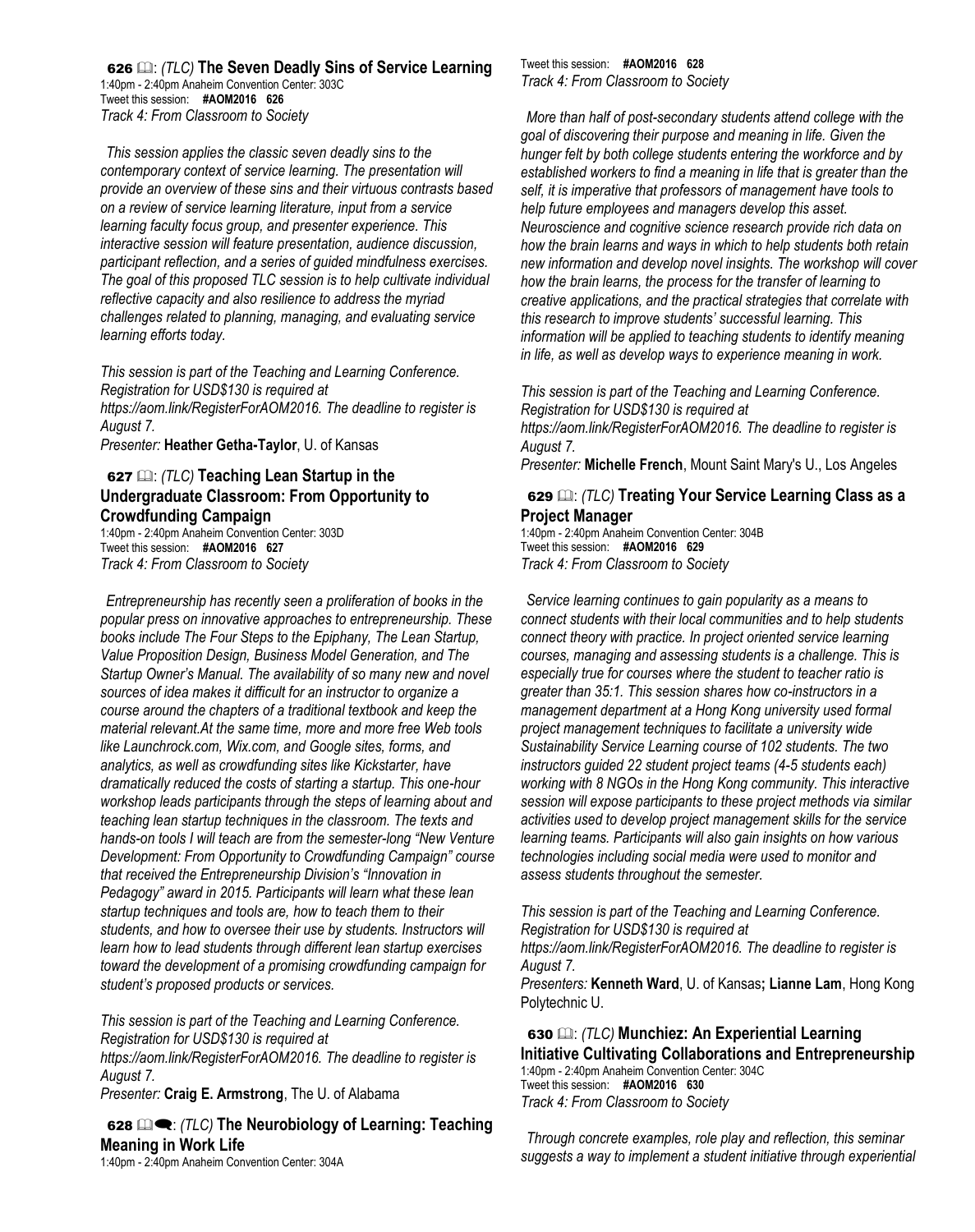*learning, interdepartmental collaboration, mentoring prospects, and application of critical thinking. In the Spring of 2014, three students in a business plan preparation course introduced the idea of starting a late night food truck operation for the Southern NH University community. The Munchiez food truck has been successfully operating since utilizing entrepreneurship, innovation, and real-world practices. This experience will be used as a backdrop for the seminar to explore the challenges, opportunities, and successes that have been observed over the past 2 years. The profundity of the learning for students, faculty, administration and staff has surpassed the original intended outcomes of this initiative and has provided added value for all stakeholders. These benefits will also be explored during this seminar. The objective is to further the body of knowledge used to effectively implement and utilize experiential learning. This transfer of knowledge can assist with future initiatives by faculty, administration, staff and students and propose the creation of a networking opportunity for experiential initiatives.* 

*This session is part of the Teaching and Learning Conference. Registration for USD\$130 is required at* 

*https://aom.link/RegisterForAOM2016. The deadline to register is August 7.*

*Presenters:* **Susan Losapio**, Southern New Hampshire U.**; Sophia N. Koustas**, Southern New Hampshire U.

#### 631  $\mathbb{Q}$  **:** *(TLC)* Using Exemplar Activist Organizations **to Add Meaning through the Integration of Sustainability**

1:40pm - 2:40pm Anaheim Convention Center: 304D Tweet this session: **#AOM2016 631** *Track 4: From Classroom to Society* 

*This session is intended to directly respond to the AOM meeting theme of "Making Organizations Meaningful." It will demonstrate how the use of exemplar activist organizations can inspire and enable faculty to integrate sustainability frameworks, concepts, processes and practices into existing courses. As a result, existing course content becomes more relevant and students are more likely to open up to changing expectations about business and organizations generally. This session will address how required elements of disciplinary content can be complemented and enhanced by using inspiring and critically positioned examples that integrate sustainability into courses. This session is specifically designed for those seeking to gain a foothold in introducing sustainable organizations. The session's material is appropriate for use at the undergraduate and graduate (masters) levels and in traditional or online formats.* 

*This session is part of the Teaching and Learning Conference. Registration for USD\$130 is required at* 

*https://aom.link/RegisterForAOM2016. The deadline to register is August 7.*

*Presenter:* **Linda Forbes**, Western Connecticut State U.

#### 632  $\odot$ : *(TLC)* Matching Teaching Practices to Workplace **Productivity**

1:40pm - 2:40pm Anaheim Convention Center: Ballroom A- II Tweet this session: **#AOM2016 632** *Track 4: From Classroom to Society* 

*This session will create a unique interaction among a sample of students from local universities in California and companies, to discuss management education. We anticipate a robust discussion*  *among employers, faculty, and students about increasing the effectiveness of management in the future.* 

*This session is part of the Teaching and Learning Conference. Registration for USD\$130 is required at https://aom.link/RegisterForAOM2016. The deadline to register is August 7.*

*Presenter:* **Benjamin Blackford**, Northwest Missouri State U.

### 633 : *(TLC)* **TLC Cafe**

1:40pm - 2:40pm Anaheim Convention Center: Ballroom A- III Tweet this session: **#AOM2016 633** *The TLC Cafe welcomes TLC attendees to come to network and/or conduct informal discussions throughout the day.*

*This session is part of the Teaching and Learning Conference. Registration for USD\$130 is required at https://aom.link/RegisterForAOM2016. The deadline to register is August 7.*

#### **Sunday 2:50PM**

#### 679  $\Box$ : *(TLC)* The Use of Concept Maps to Enhance Your **Lectures (WITHDRAWN)**

2:50pm - 3:50pm Anaheim Convention Center: 303A Tweet this session: **#AOM2016 679**

*Concept map (CM) is a way of graphical representation of concepts and can be seen as a cognitive tool for enhancing learning and introduces a "new" way to organize, structure and hierarchize the subjects in a cognitive way. CM is one active learning method and can influence motivation and performance of a significant number of students. The session will consist in a sequence of steps in which the TLC participants will understand the meaning of CM, know how to build it in a hand on exercise and see its benefits for them and for the students. They will benefit from this session because they will know and understand a collaboration tool in teacher education; enhance the quality in lecturing using an active learning instrument; integrate the concept map strategy into their pedagogical course; have better conceptual understanding of issues and the interrelations among these issues when incorporating visual aids; use CM as a teaching, learning and assessment tool.* 

*This session is part of the Teaching and Learning Conference. Registration for USD\$130 is required at https://aom.link/RegisterForAOM2016. The deadline to register is August 7.*

*Presenter:* **Hong Yuh Ching**, Centro U. da FEI

#### 680 : *(TLC)* **Make Your Course Count in Developing Knowledge and Skills for Success** 2:50pm - 3:50pm Anaheim Convention Center: 303B

Tweet this session: **#AOM2016 680** *Track 5: Professional Development* 

*All of us want to improve the quality of the courses we teach. Only by having a clear understanding of the desired outcomes, is it possible to have a good understanding of what should be included in a high- quality course. This session is an interactive discussion of how to make a course more occupationally relevant by using wellrecognized research into the knowledge and skills that help prepare students for management occupations. It does so in four steps. First, we work with session participants to determine the career tracks that*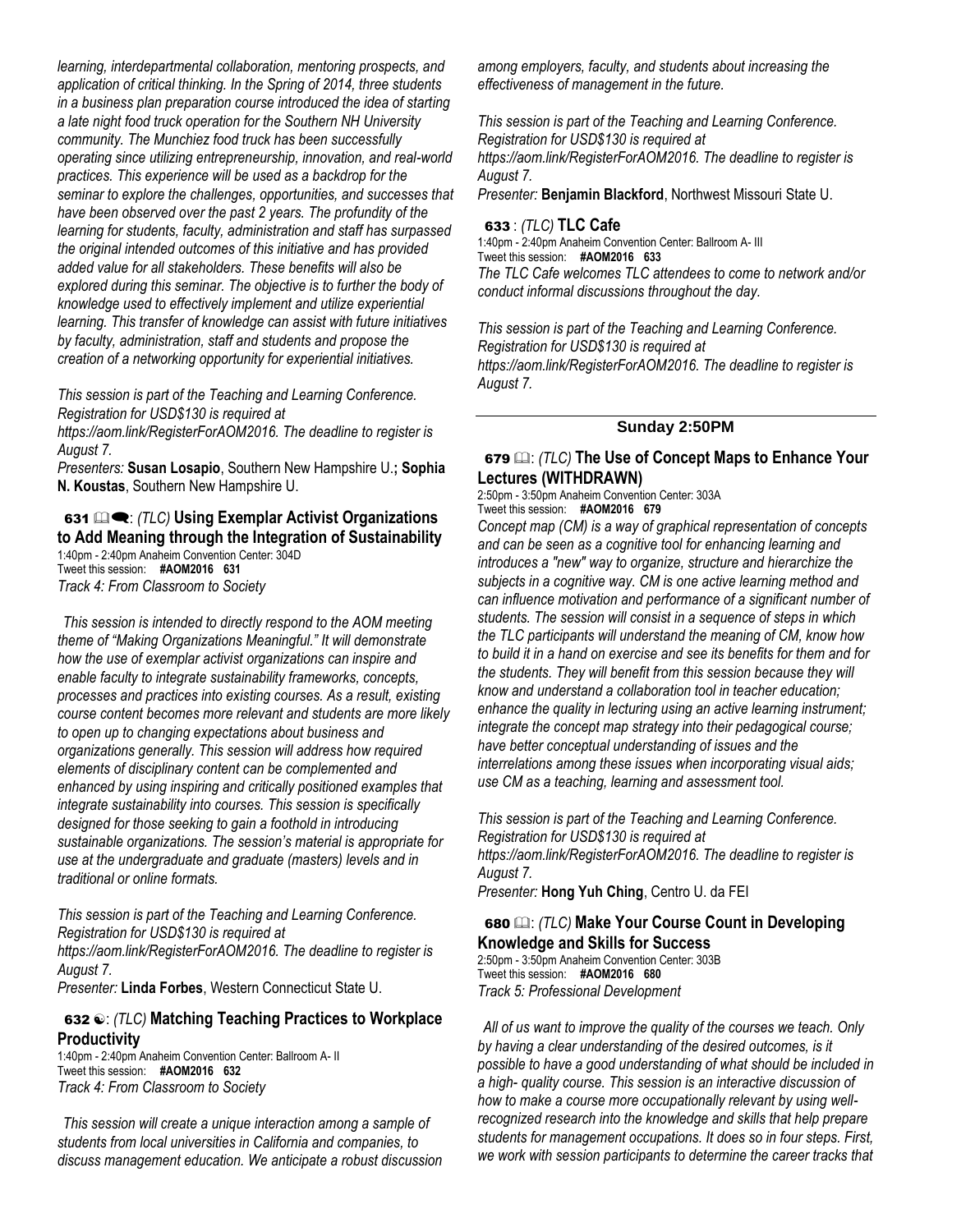*their former students have historically followed and that future students may aspire to. Second, we show how the O\*NET database (www.onetline.org) can help participants translate their students' expectations into the knowledge and skills needed to excel in their careers. Third, we help the participants determine how to assess some on the knowledge and skills mentioned in steps one and two. Fourth, we help participants fine-tune a particular course with which most of them are highly familiar: Principles of Management. The participants will take way skills that can be applied to almost any management course.* 

*This session is part of the Teaching and Learning Conference. Registration for USD\$130 is required at* 

*https://aom.link/RegisterForAOM2016. The deadline to register is August 7.*

*Participants:* **Kenneth R. Thompson**, DePaul U.**; Daniel J Koys**, DePaul U.**; Phil Lewis**, National Center for O\*NET Development**; William F. Martin**, DePaul U.

681 **a**  $\odot$  → **■**  $\Xi$ : (TLC) Scholarship for Actionable **Results: Reversing the Devolution of Care?**

2:50pm - 3:50pm Anaheim Convention Center: 303C Tweet this session: **#AOM2016 681** *Track 5: Professional Development*

*The co-authors of this submission suspect that the profile and skills-set of the graduates of Executive MBA and doctoral researcher programs need to change if the Academy is to produce the leaders of the future who will make organizations more meaningful; and results more actionable for the world we face today where societies need to be made more sustainable, less unequal and safer. We believe that executive managers and leaders are key to evolving new regimes of common- sense and institutional logics of societies since they are responsible for directing resource allocation, organizational focus, and sustaining high-level discourses around these initiatives. We share the concerns of management scholars who state that an over- emphasis of representational knowledge in curricula as well as the prevailing tendency to pursue theoretical fetishism and mono-disciplinary isolationism in management research (Birkinshaw et al., 2014) contributes to the devolution of researcher care (Schwarz et al 2015). In this panel we ask what the consequences of reversing these trends are for the re-design of Executive MBA and doctoral researcher training programs? Our proposal brings together contributors from across three continents: Europe, Africa, and the United States. Together, we share this analysis, and share the view that change involving curriculum re-design is necessary. Our session will show-case experiments in doctoral training innovation for future sustainability scholars and practitioners; in researching for actionable results which partner business; in leadership and values- centered E-MBA training; and in co-construction design methodologies to address some of our most pressing societal problems.* 

*This session is part of the Teaching and Learning Conference. Registration for USD\$130 is required at https://aom.link/RegisterForAOM2016. The deadline to register is August 7.*

*Chair:* **Kosheek Sewchurran**, U. of Cape Town *Participants:* **Sally Randles**, The U. of Manchester**; Prasad Boradka Boradka**, Arizona State U.**; Annemieke Roobeek**, Nyenrode Business U.**; Mario Pansera**, Academy of Business in Society

#### 682  $\mathbb{Q}$  **:** *(TLC)* The Role of Faculty in Creating High **Impact Internships**

2:50pm - 3:50pm Anaheim Convention Center: 303D Tweet this session: **#AOM2016 682** *Track 5: Professional Development*

*This experiential exercise is intended to assist faculty members, who serve as mentors to students in both undergraduate and graduate programs, in creating high-impact internships. A high impact internship is one in which students learn to use their professional voices to offer new ideas or suggested improvements in the workplace under the proper conditions. Our model focuses on three main variables. And though the variables vary with individual differences, they are common in their influence on the choice to exercise voice or to remain silent. These include the broader organizational culture, external legitimacy perceived by the student exercising voice in the current situation, and internal utility derived by the student from the exercise of voice. The model works best when facilitated by a faculty mentor. We demonstrate how the model can be (and has been) used in two different internship situations. In other empirical work, we have data on the utility of the model in a variety of actual internship situations (Arora & Rovenpor, in preparation). We believe that our work can be beneficial to any faculty member who oversees a student's internship. It addresses the need to render internships meaningful to students and to prepare them for opportunities that will arise in the workplace about whether or not to exercise voice. It reflects on the theme of continuous improvement and innovation in teaching.* 

*This session is part of the Teaching and Learning Conference. Registration for USD\$130 is required at https://aom.link/RegisterForAOM2016. The deadline to register is August 7.*

*Participants:* **Janet Linda Rovenpor**, Manhattan College**; Poonam Arora**, Manhattan College

683 **(2)**: *(TLC)* Designing, Developing, and Delivering High **Potential Development Programs in Executive Education** 2:50pm - 3:50pm Anaheim Convention Center: 304A Tweet this session: **#AOM2016 683** *Track 5: Professional Development* 

*Customized executive education programs commissioned by companies aim to serve needs at both the individual and the organizational level. Companies use executive education as a tool to facilitate strategic change, and demand to see measurable impact of their investments into personnel development – especially so in the case of programs targeted to the organization's most promising employees, so-called High Potentials. At the individual level, current viewpoints on executive education tend to favor the opinion of broadening perspectives and shaping mind- sets rather than on teaching immediate solutions. In the interactive 60-minute session, the authors give rich accounts of two unique customized High Potential programs and one additional generic program structure. The feedback from the participants on the two delivered programs was positive, and the impact on the individual participant's behavior and future career, based on their own account was favorable and has been described as career enhancing by superiors of certain individuals who participated. The authors have been personally*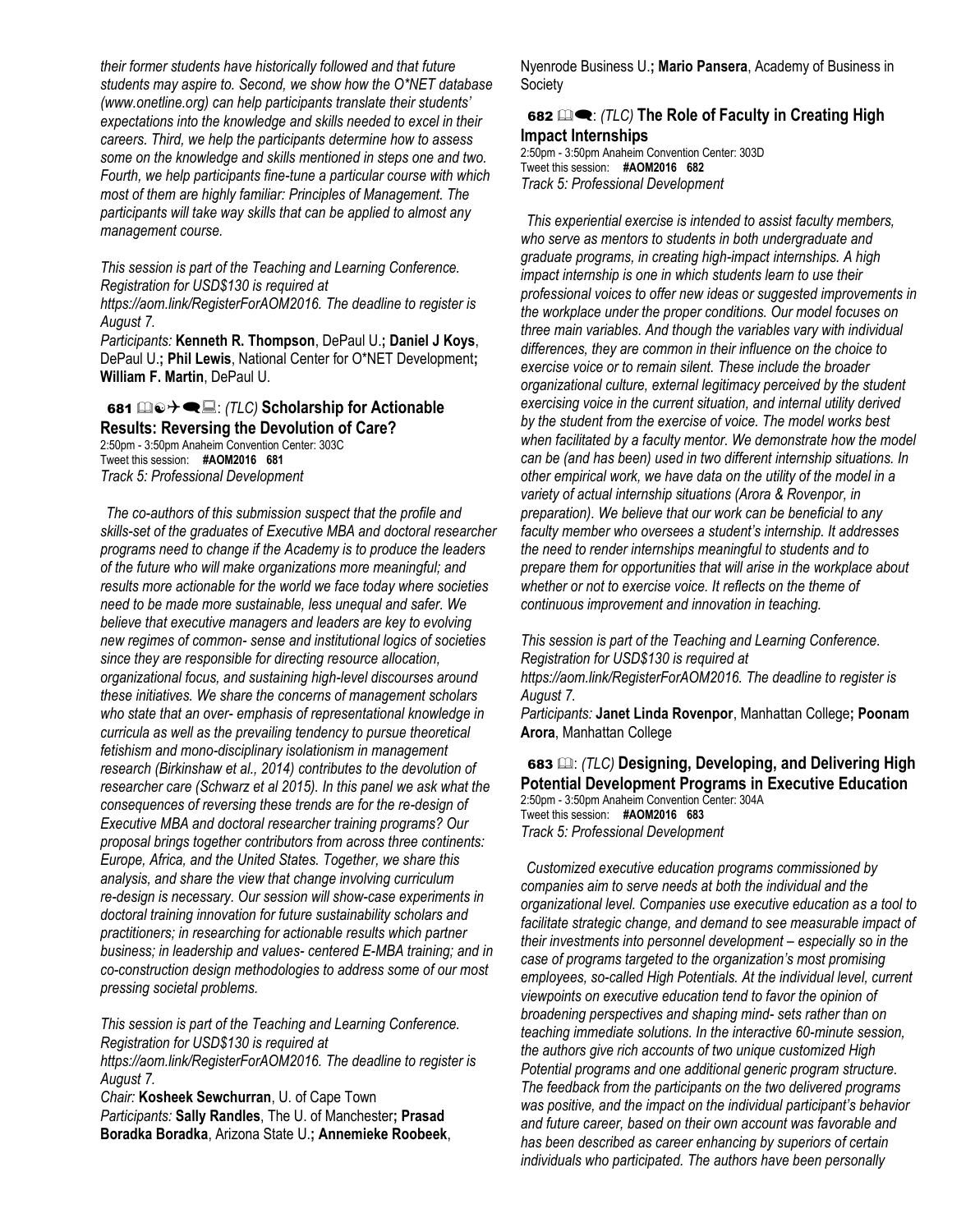*involved with these programs and will be able to give firsthand information about different phases of the design, delivery and feedback on the programs. Participants in the session are provided with background information on the programs in question and shown the different phases of the design and delivery together with actions taken in view of the further development of the programs.* 

*This session is part of the Teaching and Learning Conference. Registration for USD\$130 is required at https://aom.link/RegisterForAOM2016. The deadline to register is August 7.*

*Presenters:* **Riitta Maria Lumme-Tuomala**, Aalto U.**; Mikko Laukkanen**, Aalto U.**; Pekka Mattila**, Aalto U.

#### 684  $\mathbb{Q}_2 \cdot (TLC)$  Teaching the Teacher: Developing a **Culture of Learning in a Business Faculty** 2:50pm - 3:50pm Anaheim Convention Center: 304B Tweet this session: **#AOM2016 684** *Track 5: Professional Development*

*Abstract: Faculty members want to do a good job in the classroom. We ask them to do it, we reward them if they do it, but we often leave their teaching development up to learning and teaching centers instead of using in-house faculty expertise to improve teaching. This session will address several cultural stepping stones that any faculty can implement towards developing a teaching and learning culture. Specifically, we will focus on topics from a series of faculty lunch-and-learns developed by the authors for a Canadian research intensive business school. Lunch time sessions that run from 60-90 minutes are an easy way to inject learning into a faculty member's schedule. Developing these at the start of the semester so faculty can plan around them is critical for attendance. Support from the dean and department chairs is helpful and easily gained. The most difficult part of educating faculty is motivating them to change their lessons. This motivation only comes if they can see a reason to teach another way, and if they feel confident with the new lesson plan. This workshop will provide a buffet of ideas for teaching management students, along with supportive ways to gain faculty buy-in. Participants in this workshop will leave with many new teaching methods/classroom activities; an outline for developing a teaching and learning workshop; and ideas for supporting faculty as they develop new classroom teaching methods.* 

*This session is part of the Teaching and Learning Conference. Registration for USD\$130 is required at https://aom.link/RegisterForAOM2016. The deadline to register is August 7.*

*Participant:* **Heather Ranson**, Gustavson School of Business

#### 685  $\mathbb{Q}_0 \bullet$ : *(TLC)* Unleashing Creativity in Business **Students: Challenges and Opportunities**

2:50pm - 3:50pm Anaheim Convention Center: 304C Tweet this session: **#AOM2016 685** *Track 5: Professional Development* 

*In this session, we will discuss experiences, challenges, solutions, and best practices for unleashing creativity for undergraduate, MBA, and EMBA audiences. The participants all agree that as educators, we need to reflect on how we should go about designing or redesigning our curricula to develop creative capabilities in our students. This session is an opportunity for this type of shared inquiry among the participants and the audience. We will identify* 

*and describe challenges in teaching creativity, and focus on experiential learning activities to overcome those challenges. The discussion will be appropriate for traditional, non- traditional, or hybrid formats of delivery. We expect the content to appeal to a broad AOM audience spanning multiple divisions and interest groups. We will open with brief presentations by each of the participants and then invite audience interaction. We plan to wrap up the session with participant reflection and take-aways.* 

*This session is part of the Teaching and Learning Conference. Registration for USD\$130 is required at* 

*https://aom.link/RegisterForAOM2016. The deadline to register is August 7.*

*Participants:* **Berna Polat Aksu**, Saint Mary's College of California**; Geoffrey Desa**, San Francisco State U.**; Nancy Lam**, Saint Mary's College of California**; Natasha Vijay Munshi**, Wright State U.**; Xin Yao**, U. of Colorado, Boulder

#### 686  $\mathbb{Q}$  **•** *(TLC)* Walking the Talk: Embodying **Organizational Values**

2:50pm - 3:50pm Anaheim Convention Center: 304D Tweet this session: **#AOM2016 686** *Track 5: Professional Development* 

*Holebeche's (2012: 10) report: Changing Times in Universities, refers to the need for 'openness to new ideas, genuine questioning for improvement, and commitment to a common cause'. As executive leadership and management continue to become increasingly mission critical and performance driven, the need for organizational agility and flexibility is imperative. Like many of these competencies, they require active exploration and practice. This interactive and immersive workshop, relevant to all academic Faculty and Practitioners, will illustrate how Warwick Business School (WBS) is taking steps to re-imagine its role and responsibility in preparing undergraduate students for employment. The session's focus will be placed on how WBS uncovers the skills and competencies that are now deemed necessary to thrive in what is a competitive and uncertain graduate market place (Barnett, 2011; Stiglitz & Greenwald, 2014). The session will provide participants with a guided, illustrative and interactive tour of a 10 week, required core module (entitled CORE Practice) for 600 first year students. Using fictionalized case material drawn from the module, and based in a similar open space learning environment, the session will model the importance of seeing things differently from a range of perspectives and viewpoints. Emphasis will be placed on reflective inquiry (Dewey, 2008, 2009, 2011) as well as on the open-minded, flexible (Kolb, 1984; 2015) and risk adverse attitudes that are necessary to build trust and manage uncertainty (Kolb, 1984; 2015; Zgaga, 2009).* 

*This session is part of the Teaching and Learning Conference. Registration for USD\$130 is required at https://aom.link/RegisterForAOM2016. The deadline to register is August 7.*

*Participant:* **Ashley James Byron Roberts**, Warwick Business **School**